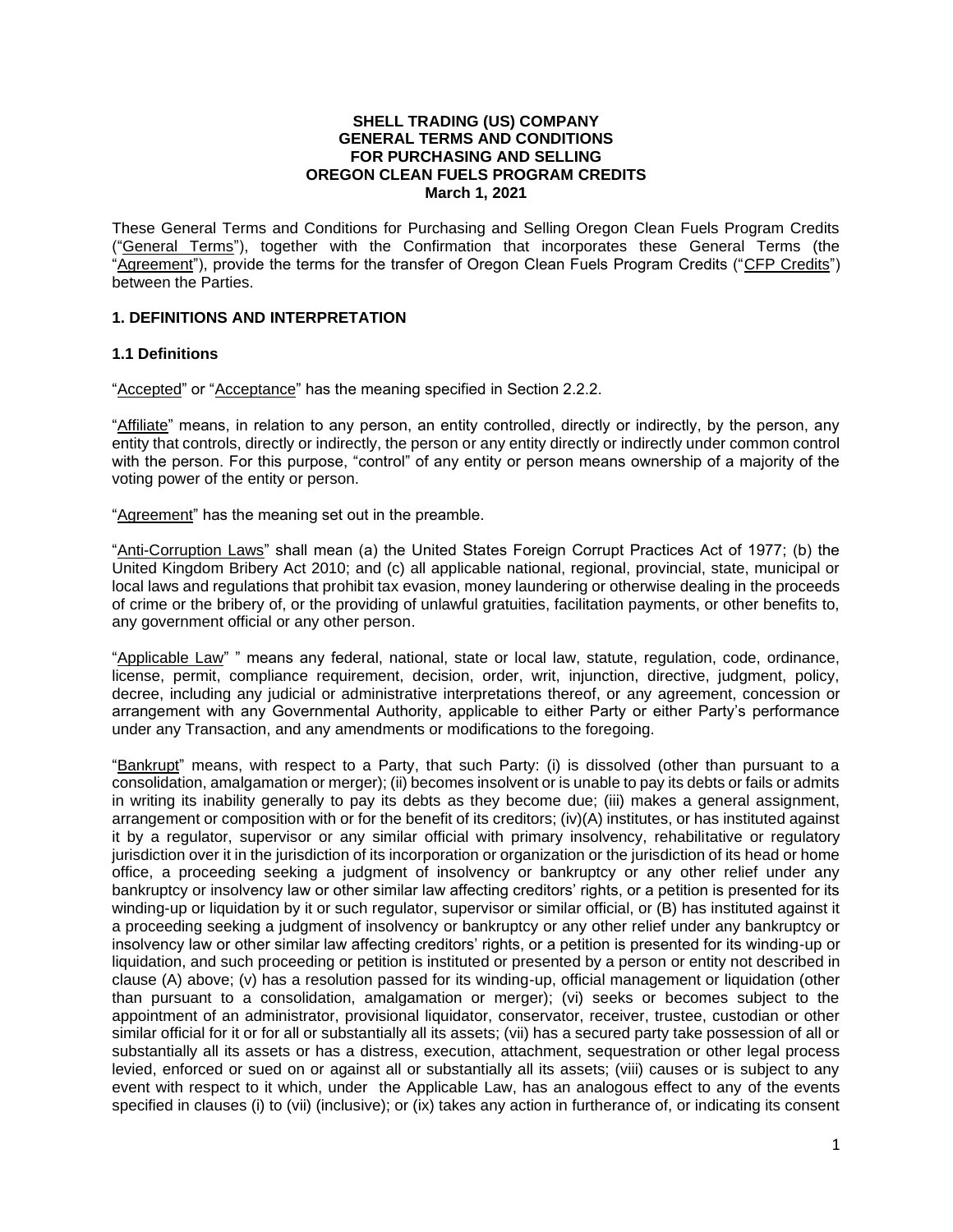to, approval of, or acquiescence in, any of the foregoing acts.

"Bankruptcy Code" has the meaning specified in Section 8.7.

"Buyer" means the Party obligated to purchase or acquire CFP Credits under a Transaction.

"CFP Account" means the account of a Party showing the CFP Credits and CFP Deficits generated by the Party or transferred, purchased or acquired by the Party, as established with DEQ or another Governmental Authority pursuant to the Oregon Clean Fuels Program Regulations.

"Clean Fuels Program Credit" and "CFP Credit" means a credit as defined in the Oregon Clean Fuels Program Regulations.

"Clean Fuels Program Deficit" and "CFP Deficit" means a deficit as defined in the Oregon Clean Fuels Program Regulations.

"CFP Online System" has the meaning defined in the Oregon Clean Fuels Program Regulations.

"CFP Online Transfer Notification" has the meaning specified in Section 2.2.1.

"Confirmation" means (i) any electronic confirmation setting forth the trade details of a Transaction (and any special conditions) between the Parties and matched by the Parties on an electronic confirmation matching system and (ii) absent the ability to confirm a Transaction through an electronic confirmation matching system, any other written or electronic confirmation between the Parties that contains the relevant trade details (and any special conditions) of the Transaction.

"Contract Price" means the price (expressed in U.S. Dollars) of an CFP Credit as specified in a Confirmation.

"Contract Value" means the number of the CFP Credits remaining to be delivered or purchased under a Transaction multiplied by the Contract Price.

"Credit Support Provider" means a Party's guarantor or other person providing Performance Assurance for such Party.

"Credit Transfer Form" means the Credit Transfer Form that is incorporated by reference into the Oregon Clean Fuels Program Regulations in OAR 340-253-1050(5) properly completed and executed by Seller in accordance with the Oregon Clean Fuels Program Regulations.

"Defaulting Party" has the meaning specified in Section 8.1.

"Deficient CFP Credit" has the meaning specified in Section 6.1.

"DEQ" means the Oregon Department of Environmental Quality or successor agency.

"Designated Event" means, with respect to a Party for purposes of Section 7.1(d): (i) the consolidation or amalgamation of a Party with, the merger of a Party with or into, or the transfer of all or substantially all of a Party's assets to, another entity; (ii) the reorganization, reincorporation or reconstitution of a Party into or as another entity; (iii) the acquisition by any person directly or indirectly of the majority of the beneficial ownership of the Party such that such person may exercise control of the Party; or (iv) a substantial change in the capital structure of a Party by means of the issuance or guaranty of debt.

"Disrupted Transaction" has the meaning specified in Section 18.1.

"Early Termination Date" has the meaning specified in Section 8.1.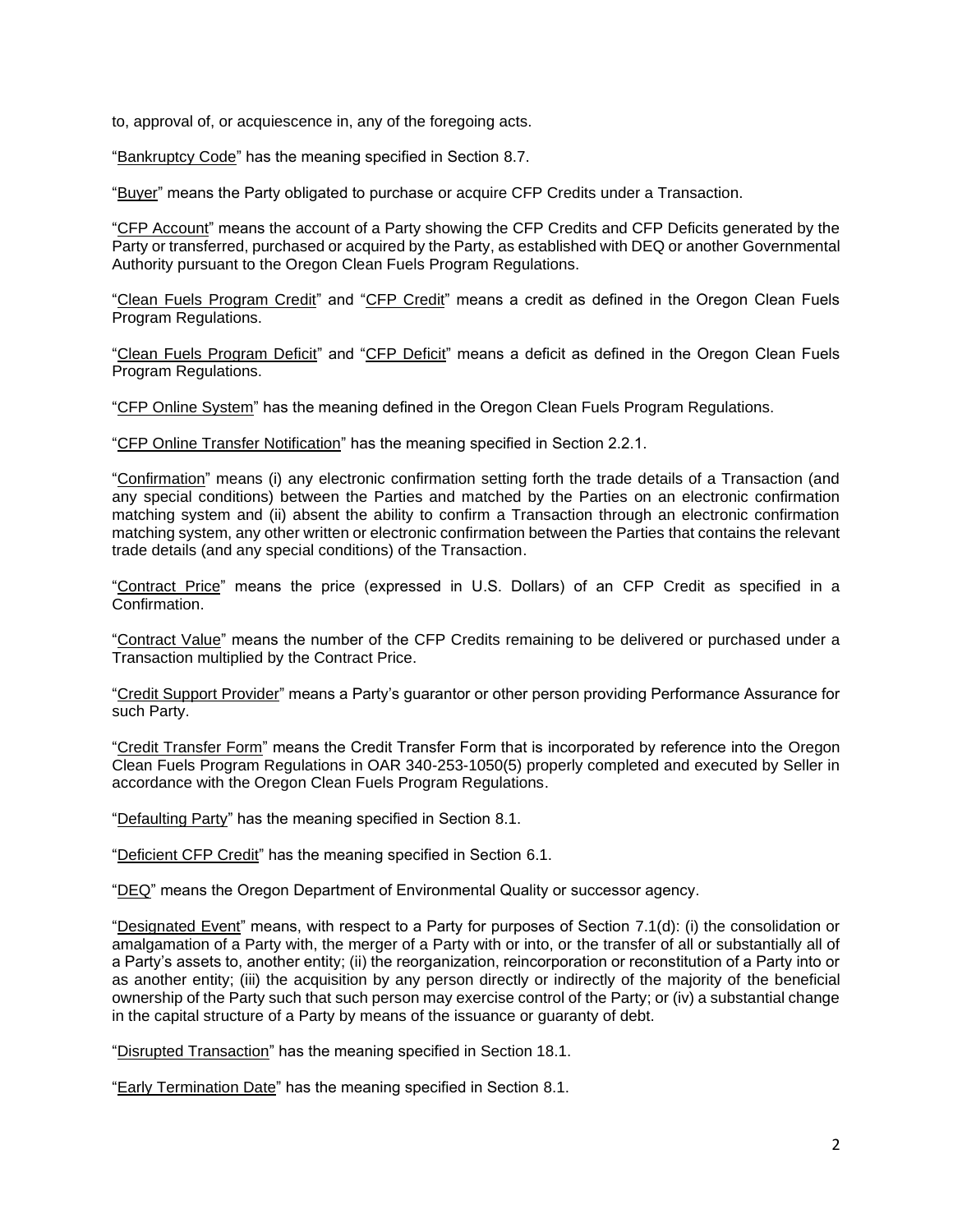"Event of Default" has the meaning specified in Section 7.1.

"Expert" means a person reasonably agreed upon by the Parties who shall be qualified by education, experience or training to resolve the applicable issue and who shall not be a current or former employee of either Party or otherwise have a stake in the outcome of the dispute.

"Expert's Decision" has the meaning specified in Section 18.1.

"Force Majeure" has the meaning specified in Section 9.1.

"Governmental Authority" means any U.S. federal, state, regional, local or municipal governmental body, agency, instrumentality, authority or entity established or controlled by a government or subdivision thereof, including any legislative, administrative or judicial body, or any person acting on behalf thereof.

"Initiate" means the submission of a sell transaction in the CFP Online System by Seller provided, however, that a Seller shall not be deemed to have submitted any CFP Credits where Seller cancels such sell transaction in the CFP Online System before Buyer accepts it in the CFP Online System.

"Invalid" has the same meaning as "Illegitimate" as specified in the Oregon Clean Fuels Program Regulations OAR 340-253-0040(49).

"Invoice" has the meaning set forth in Section 4.1.

"Market Value" means the amount of the CFP Credits remaining to be Initiated under a Transaction multiplied by the market price for an equivalent transaction for Qualified Replacement CFP Credits as determined by the Performing Party (or determining party, as the case may be) in a commercially reasonable manner. To ascertain the Market Value, the Performing Party may consider, among other valuations, quotations from leading dealers in swap contracts or physical trading markets, similar sales or purchases and any other bona fide third-party offers, all adjusted for the length of the term, relevant Payment Due Dates, Transfer Dates, and Transaction Volume. A Party shall not be required to enter into a replacement transaction in order to determine the Market Value of a Transaction. For the avoidance of doubt, any option pursuant to which one Party has the right to extend the term of a Transaction shall be considered in determining Contract Value and Market Values.

"Moody's" means Moody's Investors Service, Inc., or its successor.

"New York Banking Day" means a day (other than a Saturday or Sunday or banking holiday) on which commercial banks are authorized to open for business in the State of New York.

"Non-Confirming Party" has the meaning set forth in Section 17.2.

"Oregon Clean Fuels Program Regulations", "CFP Regulations" and "CFP" mean the regulations, orders, decrees and standards issued by a Governmental Authority implementing or otherwise applicable to the Oregon Clean Fuels Program as set forth in OAR chapter 340, division 253 as defined in OAR 340-253- 0060(4) and each successor regulation, as may be subsequently amended, modified, or restated from time to time.

"Original Index" has the meaning specified in Section 18.2.

"Other Amounts" has the meaning specified in Section 8.3.

"Party" means Buyer or Seller, individually, and "Parties" means Buyer and Seller, collectively.

"Payment Due Date" means the payment due date specified in the Confirmation (or otherwise agreed in writing by the Parties), provided that if the Payment Due Date is not so specified or agreed, then it shall be five (5) New York Banking Days after the later of (A) the Transfer Date or (B) the payer's receipt of the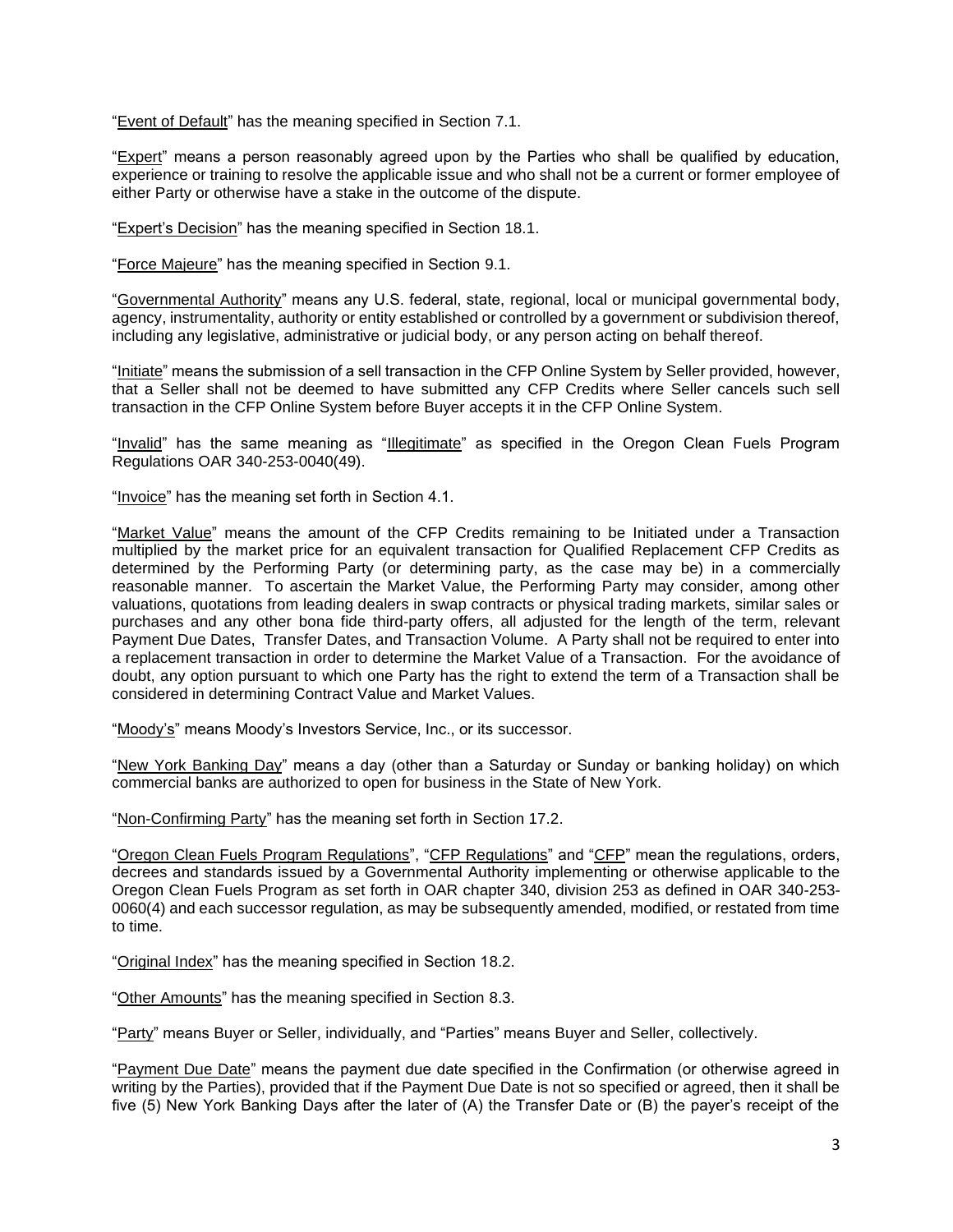payee's Invoice.

"Pending Credits" has the meaning specified in Section 6.3.

"Performance Assurance" has the meaning specified in Section 5.1.

"Performing Party" has the meaning specified in Section 8.1.

"Posting Party" has the meaning specified in Section 5.1.

"Prepayment" has the meaning specified in Section 5.2.

"Prepayment Amount" has the meaning specified in Section 5.2.

"Prepayment Due Date" has the meaning specified in Section 5.2.

"Qualified Institution" means (i) the U.S. office of a commercial bank or trust company (which is not an Affiliate of either party) organized under the laws of the U.S. (or any state or political subdivision thereof), or (ii) the U.S. branch of a foreign bank (which is not an Affiliate of either party), in each case having assets of at least ten billion dollars (\$10,000,000,000), and having a credit rating of at least A- by Standard & Poor's and at least A3 by Moody's.

"Qualified Replacement CFP Credit" means a valid CFP Credit meeting the specifications set forth in the relevant Confirmation.

"Quantity" means, with respect to a Transfer Date, the number of CFP Credits to be purchased and sold pursuant to a Transaction as specified in the Confirmation.

"Reference Price" means a price that is determined by reference to a specified pricing source.

"Restricted Jurisdiction" means a country, state, territory or region which is subject to comprehensive economic or trade restrictions under Trade Control Laws, which may change from time to time, applicable to either Party to the Agreement.

"Restricted Party" means any individual, legal person, entity or organisation (i) targeted by national, regional or multilateral trade or economic sanctions under Trade Control Laws; or (ii) directly or indirectly owned or controlled or acting on behalf of such persons, entities or organisations and including their directors, officers or employees.

"Secured Party" has the meaning specified in Section 5.1.

"Seller" means the Party obligated to sell or Transfer CFP Credits under a Transaction.

"Shell" means Shell Trading (US) Company or Shell Oil Products US.

"Termination Payment" has the meaning specified in Section 8.2.

"Trade Control Laws" means any applicable trade or economic sanctions or embargoes, Restricted Party lists, controls on the imports, export, re-export, use, sale, transfer, trade, or otherwise disposal of goods, services or technology, anti-boycott legislation or similar laws or regulations, rules, restrictions, licenses, orders or requirements in force from time to time, including without limitation those of the European Union, the United Kingdom, the United States of America, and other government laws applicable to a Party to the Agreement.

"Trade Date" means the date a Transaction is entered into between the Parties.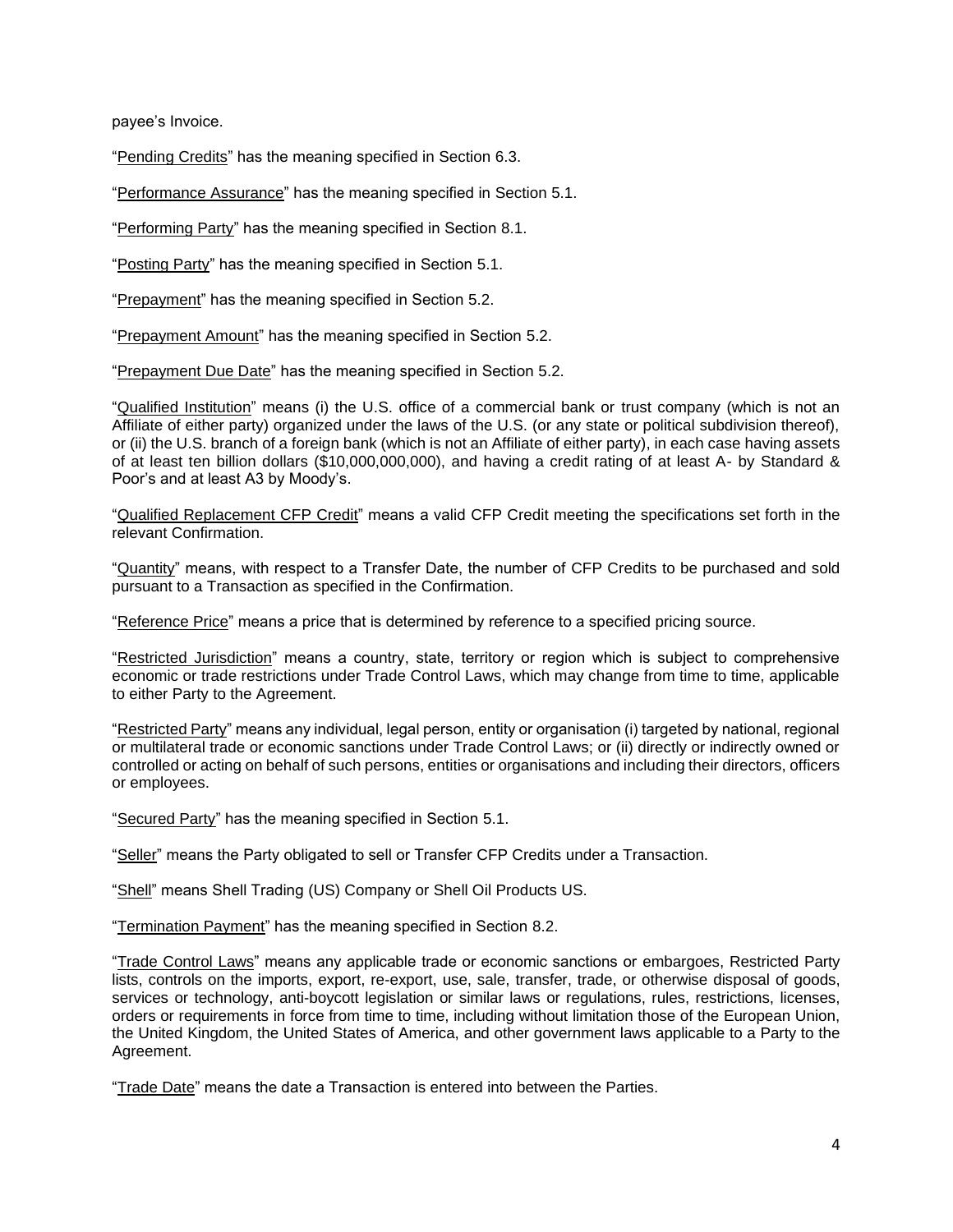"Transaction" has the meaning specified in Section 1.3.

"Transfer" or "Transferred" has the meaning specified in Section 2.3.

"Transfer Date" has the meaning specified in Section 2.3(b).

"Transfer Obligations" has the meaning specified in Section 2.2.1.

"Transfer Period" means, for a Transaction, the date range as specified in the Confirmation during which Seller must Initiate the Quantity of CFP Credits specified in the Confirmation, all in accordance with the Seller's obligations under the Oregon Clean Fuels Program Regulations, and any subsequent guidance from DEQ.

"U.S." means United States of America, and every reference to money, price, or Contract Price pertains to U.S. Dollars.

#### **1.2 Interpretation**

Unless otherwise specified, all section references in this Agreement are to the Sections of this Agreement. All headings in this Agreement are intended solely for convenience of reference and shall not affect the meaning or interpretation of this Agreement. Unless expressly provided otherwise, the word "including" as used herein does not limit the preceding words or terms and shall be read to be followed by the words "without limitation" or words having similar import and the words "other" and "otherwise" shall not be construed as being limited by the context in which they appear or the words that precede them. The word "or" is not exclusive. Unless otherwise expressly stated, the words "hereof", "herein" and "hereunder" and words of similar import refer to this Agreement as a whole and not to any particular provision of this Agreement. The words "will" and "shall" are expressions of command, not merely expressions of future intent or expectation. Unless expressly provided otherwise, references to "consent" mean the prior written consent of the Party at issue. Unless provided otherwise, when a Party's response is required hereunder within a specific time period following receipt of notice or documentation, as applicable, the day of receipt thereof by such Party shall be considered day zero. The Parties acknowledge that they and their counsel have reviewed and revised this Agreement and that no presumption of contract interpretation or construction shall apply to the advantage or disadvantage of the drafter of this Agreement. Any specific references to laws, statutes, or regulations will include any amendments, replacements, or modifications thereto.

#### **1.3 Scope; Single Agreement**

This Agreement is intended to apply exclusively to transactions for the purchase and sale of CFP Credits between Seller and Buyer, the details of which are set forth in a Confirmation (a "Transaction"). All Transactions are entered into in reliance on the fact that this Agreement and all Transactions hereunder form a single agreement between the Parties.

#### **1.4 Inconsistency**

In the event of any inconsistency between the provisions of any Confirmation and this Agreement, such Confirmation will prevail for the purposes of the relevant Transaction; provided however, any changes which conflict with any provisions of this Agreement regarding Section 5: Credit and Prepayment, Section 7: Events of Default, and Section 8: Termination and Liquidation must be agreed in writing by both Parties. For the avoidance of doubt, any repetition in a Confirmation of any section or any part of such section of these General Terms shall be for emphasis only and shall not by reason of such repetition exclude any other part of such section or any other section or any part thereof of this Agreement unless such intention to override the Agreement is explicitly expressed in the Confirmation.

### **2. GENERAL PURCHASE AND SALE OBLIGATIONS; TITLE TRANSFER**

### **2.1 Purchase**

Pursuant to each Transaction, and subject to the terms and conditions of the Confirmation governing such Transaction and this Agreement, Seller agrees to sell and Initiate to Buyer the Quantity of CFP Credits at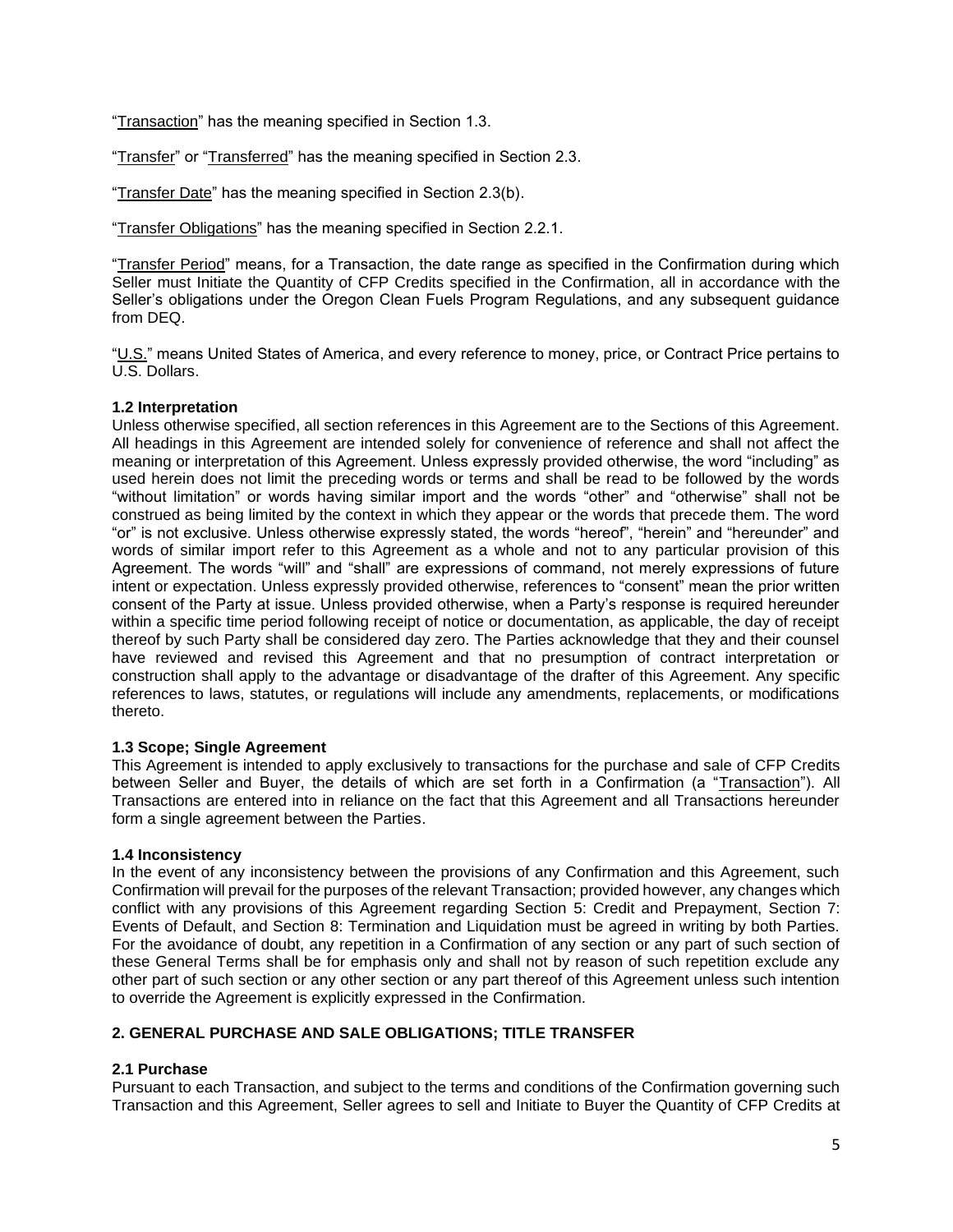the Contract Price during the Transfer Period, all as specified in the Confirmation, and Buyer agrees to purchase and Accept the CFP Credits from Seller, subject to its rights under Section 2.4, within specified number of days required by the Oregon Clean Fuels Program Regulations.

#### **2.2.1 Initiation**

Each Party shall take all actions required by the Oregon Clean Fuels Program Regulations to effect a transfer of the CFP Credits from Seller to Buyer during the Transfer Period (the "Transfer Obligations"). The CFP Credits shall be deemed initiated ("Initiated") by Seller to Buyer upon:

(a) Buyer's receipt from Seller of a Credit Transfer Form or a notification of an electronic transfer of CFP Credits via the CFP Online System (each such notification, a "CFP Online Transfer Notification"); and

(b) Seller's satisfaction of all other Transfer Obligations applicable to Seller, if any.

Seller shall Initiate CFP Credits on or before the end of the Transfer Period as indicated on the Confirmation.

#### **2.2.2 Acceptance**

CFP Credits that are Initiated by Seller shall be deemed accepted ("Accepted") by Buyer upon:

(a) either Buyer's confirmation of the accuracy of the information on the Credit Transfer Form by signing and dating the form using the CFP Online System; and

(b) Buyer's satisfaction of all other Transfer Obligations applicable to Buyer, if any; and Buyer's submission of the Credit Transfer Form or Buyer's acceptance of a CFP Online Transfer Notification, together with the satisfaction of all other Buyer Transfer Obligations, if any, shall constitute the acceptance (the "Acceptance") by Buyer of the CFP Credits.

#### **2.3 Title Transfer**

Title to the CFP Credits shall be deemed to transfer from Seller to Buyer after:

(a) Initiation and Acceptance of the CFP Credits; and

(b) upon the recordation of the addition of the CFP Credits to the CFP Account balance of Buyer and the subtraction of the CFP Credits from the CFP Account balance of Seller by the DEQ (the title transfer of CFP Credits as set forth above hereafter referred to as the "Transfer" of the CFP Credits and the date on which the Transfer occurs is the "Transfer Date").

#### **2.4 Buyer Right to Reject**

Buyer shall have the right, at its reasonable discretion, to reject any CFP Credits Initiated by Seller upon notice to Seller within the specified number of days required by the Oregon Clean Fuels Program Regulations. For the avoidance of doubt, and without limitation, Buyer shall be conclusively deemed to have reasonably exercised its discretion to reject where:

(a) Buyer reasonably believes that the Credit Transfer Form or the information in a CFP Online Transfer Notification does not reflect the terms of the Transaction;

(b) the CFP Credits are Invalid under the Oregon Clean Fuels Program Regulations or are subject to a proceeding by a governmental authority or are otherwise encumbered;

(c) there is a reasonable prospect that the CFP Credits will be Invalid under the CFP Regulations; or

(d) Buyer does not have information sufficient to verify that any of the CFP Credits are valid and that there is no reasonable prospect of such CFP Credits becoming Invalid under the Oregon Clean Fuels Program Regulations.

For purposes of making its assessment it shall be reasonable for Buyer to disregard the benefit of any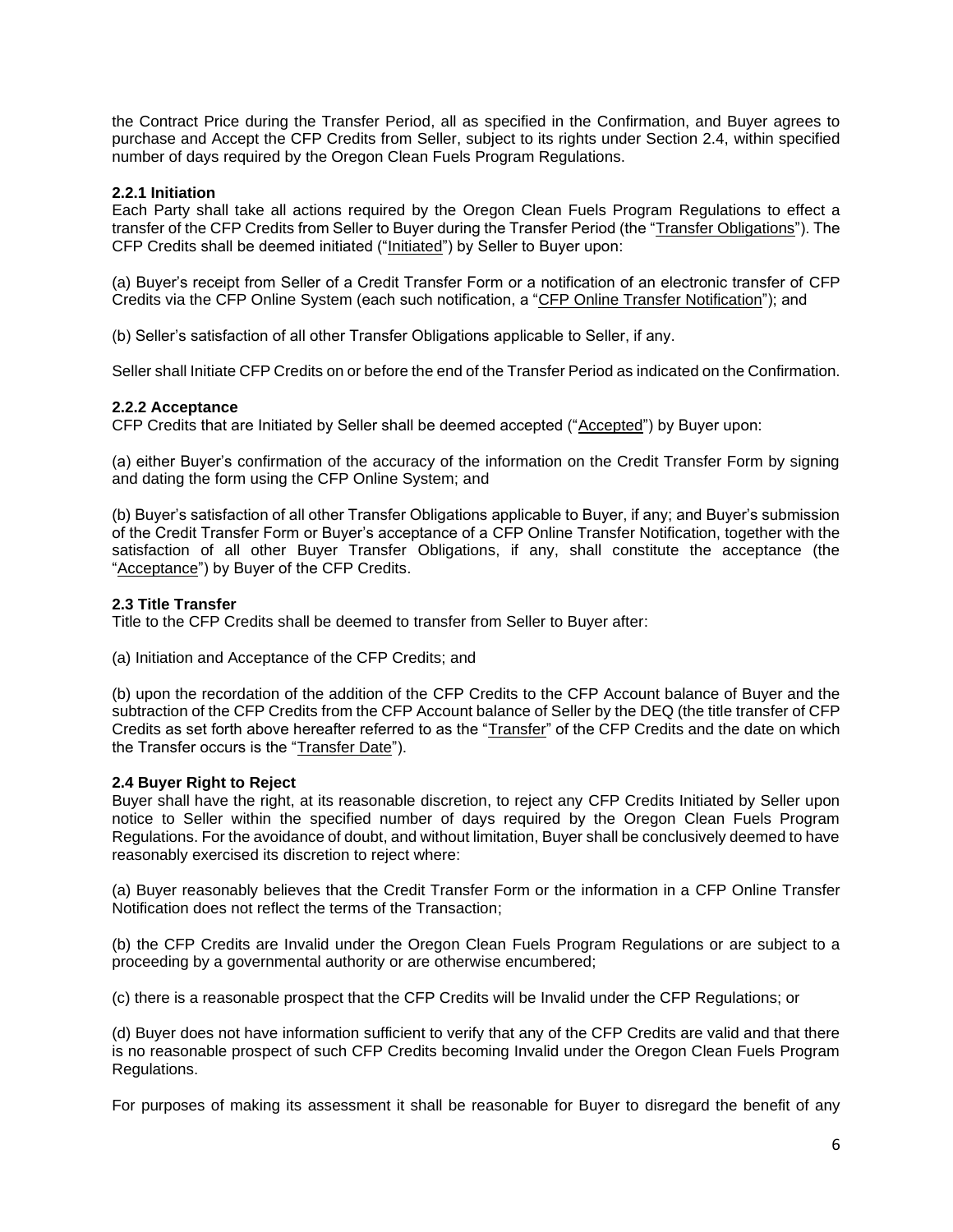warranties given to it under this Agreement.

Without prejudice to the application of Section 9, it is not a reasonable exercise of discretion for Buyer to reject CFP Credits solely on the basis of market conditions and/or the market price of, CFP Credits.

#### **2.5 Recordation by the Executive Officer**

Upon notification from the DEQ that any transfer of all or a portion of the CFP Credits will not be recorded, the Parties shall promptly confer and shall cooperate in taking all reasonable actions necessary to cure any defects in the proposed transfer, so that the Transfer of such CFP Credits can be recorded. Each Party shall notify the other Party and the DEQ of any errors in the Credit Transfer Form within five (5) New York Banking Days of the discovery of such an error. If a Transaction with Transfer Date that is greater than twenty (20) days after Trade Date is voided pursuant to OAR 340-253-1005(5) the regulations, then Buyer and Seller agree to initiate a new Transaction under the same terms as the voided Transaction, with pricing identical to the voided Transaction.

#### **3. REPRESENTATIONS AND WARRANTIES**

#### **3.1 Representations and Warranties by Both Parties**

Each Party represents, warrants and covenants to the other Party as of the date of this Agreement (which representations and warranties are deemed to be repeated by each Party on each Transfer Date with respect to a Transaction) that:

(a) it is duly organized and validly existing under the laws of the jurisdiction of its organization or incorporation and, if relevant under such laws, in good standing;

(b) it has, and at all times during the term of the Agreement, will have, all necessary power and authority to execute, deliver, and perform its obligations hereunder;

(c) the execution, delivery, and performance of this Agreement by such Party has been duly authorized by all necessary action and do not violate any of the terms or conditions of its governing documents, any contract to which it is a party, or any Applicable Law;

(d) there is no pending or, to such Party's knowledge, threatened litigation or administrative proceeding that may materially adversely affect its ability to perform this Agreement;

(e) this Agreement constitutes a legal, valid and binding obligation of such Party, except as the enforceability of this Agreement may be limited by the effect of any applicable bankruptcy, insolvency, reorganization, moratorium or similar laws affecting creditors' rights generally and by general principles of equity; and

(f) Seller and Buyer shall comply with Applicable Law in the performance of their respective obligations under this Agreement and each Transaction.

#### **3.2 Representations and Warranties by Seller**

Seller represents and warrants to Buyer that on each Transfer Date

(a) Seller conveys to the Buyer good title to all CFP Credits it sells hereunder, free and clear of any liens, security interests, and encumbrances or any interest in or to them by any third party;

(b) each CFP Credit transferred to Buyer hereunder is valid as contemplated by the Oregon Clean Fuels Program Regulations and is, indefeasibly, a "Credit" as defined by the Oregon Clean Fuels Program Regulations;

(c) each CFP Credit was deposited into Seller's CFP Account, or otherwise transferred and recorded by the DEQ in Seller's CFP Account, prior to Initiation hereunder and Seller has good title to each CFP Credit prior to Initiation hereunder;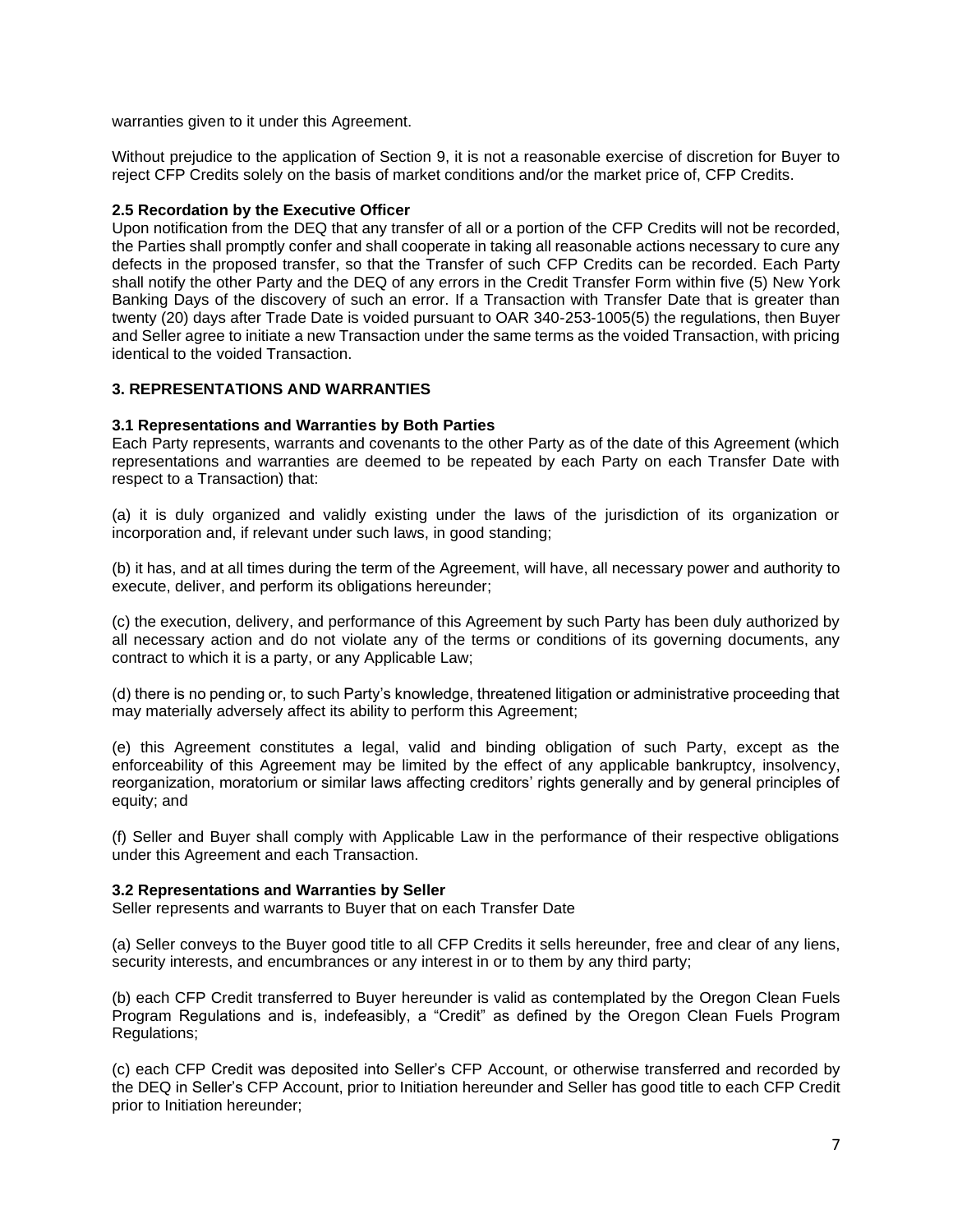(d) the Quantity of CFP Credits Initiated does not exceed the number of total CFP Credits in the Seller's CFP Account as determined in accordance with OAR 240-253-1050(1) of the Oregon Clean Fuels Program Regulations;

(e) upon Transfer and recordation of the CFP Credits in Buyer's CFP Account, the CFP Credits shall be available for Buyer's use for retirement, transfer to a third party or otherwise;

(f) Seller has not sold, transferred or encumbered (nor become legally obligated to do the same) any rights, title, or interest in the CFP Credits to any person other than Buyer; and

(g) neither the Seller, nor any of its associated or parent organizations or affiliates or its customers or the party that owns the project(s) producing the fuel that is the basis for the generation of the CFP Credits, has claimed (or will be entitled to claim) directly or indirectly, including on any voluntary or mandatory greenhouse gas registry program, any of the CFP Credits as anything other than sold to Buyer.

**OTHER THAN THE WARRANTIES AND REPRESENTATIONS EXPRESSLY SET FORTH IN THIS AGREEMENT, TO THE EXTENT PERMITTED UNDER APPLICABLE LAW, SELLER MAKES NO OTHER REPRESENTATION OR WARRANTY, WRITTEN OR ORAL, EXPRESS OR IMPLIED, INCLUDING, WITHOUT LIMITATION, ANY REPRESENTATION OR WARRANTY WITH RESPECT TO MERCHANTABILITY OR FITNESS FOR ANY PARTICULAR PURPOSE.**

#### **4. PAYMENTS AND INVOICES**

#### **4.1 Trade Documentation**

Payee (generally Seller) shall promptly send payer (generally Buyer) a written invoice ("Invoice") showing sufficient detail to determine the amount due, how such amount was calculated, and the Payment Due Date for the Transaction in question, as set forth in the Confirmation.

#### **4.2 Making Payment**

All payments shall be made in U.S. Dollars by the Payment Due Date via wire transfer in same day funds. Except as provided herein or as otherwise agreed by the Parties, payment shall be made without deduction, withholding or setoff. If a Payment Due Date falls on a Saturday or a day that is neither a New York Banking Day nor a Monday, payment shall be made on the preceding New York Banking Day. If a Payment Due Date falls on a Sunday or Monday that is not a New York Banking Day, payment shall be made on the following New York Banking Day.

#### **4.3 Price Rounding**

All U.S. dollar amounts shall be rounded to the nearest cent (and half cents shall be rounded upward).

#### **4.4 Interest**

Any amount payable hereunder, if not paid when due, and any amount payable as a refund as a result of an overpayment, shall bear interest from the Payment Due Date or the date of overpayment (as applicable) until the date payment is received at an annual rate (based upon the actual number of days in the relevant calendar year) equal to the rate of two (2) percentage points above the prime rate of interest effective for the Payment Due Date as published in the *Wall Street Journal* under "Money Rates". If there is no publication on the Payment Due Date, then the preceding day's publication will be used. The relevant Party shall pay any interest due within three (3) New York Banking Days following receipt of the interest invoice.

#### **4.5 Payment Dispute**

If a Party, in good faith, disputes the accuracy of the amount due in respect of a Transaction, such Party will timely pay such amount as it believes to be correct and provide written notice stating the reasons why the remaining disputed amount is incorrect, along with supporting documentation acceptable in industry practice. Payment of the disputed amount shall not be required until the dispute is resolved. In the event the Parties are unable to resolve such dispute, either Party may pursue any remedy available at law or in equity to enforce its rights pursuant to this Agreement. In the event that it is determined that the Party that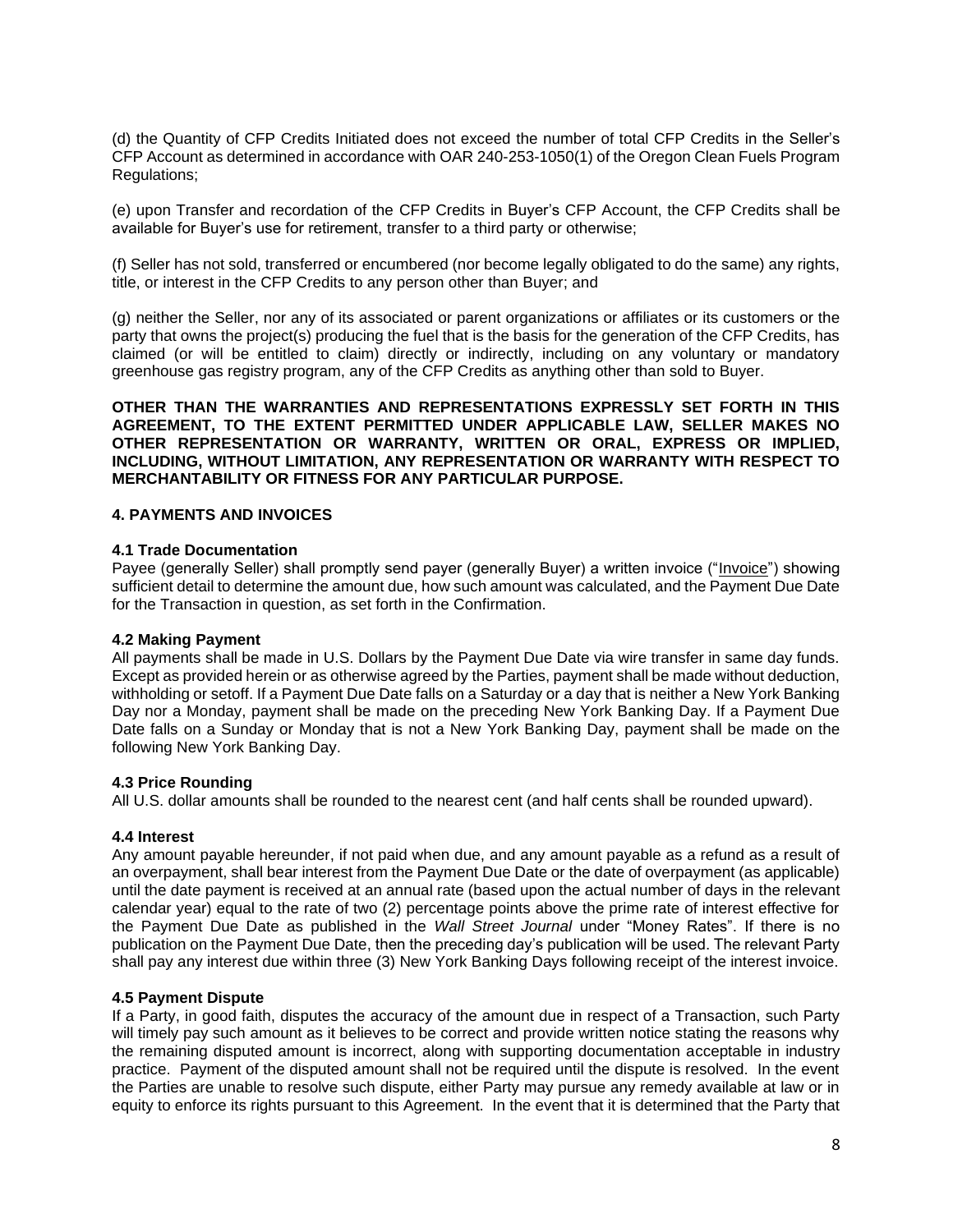is disputing the amount due must pay the disputed amount, then such Party shall pay interest in accordance with Section 4.4 on such disputed amount from and including the originally scheduled Payment Due Date to, but excluding the date paid.

## **5. CREDIT AND PREPAYMENT**

**5.1** If a Party (the "Secured Party") has commercially reasonable grounds for insecurity with respect to the other Party's (the "Posting Party") creditworthiness or performance under this Agreement, the Secured Party shall provide the Posting Party with written notice requesting an amount of Performance Assurance determined by the Secured Party in a commercially reasonable manner and/or Secured Party (if it is the Seller) may require Prepayments under Section 5.3; provided, however, if Secured Party requests both Performance Assurance and Prepayments, then Secured Party's request for Performance Assurance shall be limited to assurances for amounts in excess of the Prepayment Amount then due. In any event, any amounts of Performance Assurance specified in such demand shall thereby become immediately due and payable. After such demand, and in the event that title has not already been transferred, Secured Party may withhold performance until such Performance Assurance shall have been received by it. Any cost, expense, or charges associated with any letter of credit procured pursuant to this Section shall be for the account of the party providing the letter of credit from a Qualified Institution acceptable to Shell. "Performance Assurance" may be posted in one of the following forms: cash, an irrevocable standby letter of credit issued or confirmed by a Qualified Institution acceptable to Shell and in a form and for a term acceptable to the Secured Party or another form of assurance mutually agreed by the Parties. The Posting Party shall deliver the amount of Performance Assurance requested under this Section 5 to the Secured Party no later than two (2) New York Banking Days after Secured Party's request for the same.

**5.2** It is the Parties' intent that the right to request Performance Assurance set forth in Section 5.1 shall be a Party's exclusive right to request Performance Assurance in respect of a Transaction, and that any similar right available under the UCC or at law shall not be available.

**5.3** Notwithstanding anything to the contrary in this Agreement, if required by Seller, pursuant to Section 5.1 or as a result of a failure to pay or Event of Default, Buyer shall make advance payment in U.S. Dollars by electronic funds transfer to Seller for CFP Credits purchased by Buyer pursuant to one or more Transactions under this Agreement ("Prepayment"). Specifically, for each Transaction pursuant to which Seller is obligated to transfer CFP Credits to Buyer and for which Seller requires Buyer to make a Prepayment, Seller shall issue an invoice to Buyer and Buyer shall make the Prepayment to Seller by the date specified on Seller's invoice ("Prepayment Due Date"). All Prepayments shall be in an amount equal to the price (or estimated price if the price is based on an index and is not known at the time the invoice is issued) multiplied by the total quantity (or estimated quantity if the actual quantity is not known at the time the invoice is issued) of CFP Credits to be purchased for each outstanding Transaction for which Prepayment is required (each a "Prepayment Amount"). Each Prepayment Amount shall be paid by electronic funds transfer, in same day funds (without setoff, counterclaim or deduction), to the account specified by Seller. If, pursuant to a Transaction, the actual quantity of CFP Credits transferred differs from the contract quantity or the price differs from the estimated price upon which Prepayment was made or other amounts are owing by or to Buyer (including, without limitation, other charges related to the Transaction(s) or amounts arising from any overpayments or underpayments for prior periods), the Party owing such amounts shall pay such amounts owing by it within two (2) New York Banking Days of receipt of request by the Party to whom the payment is owed. In the event Buyer fails to timely make the Prepayment. Seller shall have the right to immediately withhold or suspend transfer of CFP Credits until such time as the required payment is received. Such suspension of transfer of CFP Credits shall not relieve Buyer of its obligation to purchase CFP Credits pursuant to any Transaction and shall be in addition to, and not in replacement of, any other right or remedy available to Seller under this Agreement.

**5.4** Where Shell is the Seller, Seller may, within Seller's full discretion, at any time request and Buyer shall, not later than two (2) New York Banking Days after request by Seller, provide Performance Assurance. After such request, and in the event that title has not already been transferred, Seller may withhold performance until such Performance Assurance shall have been received by it. Any cost, expense, or charges associated with any letter of credit procured pursuant to this Section shall be for the account of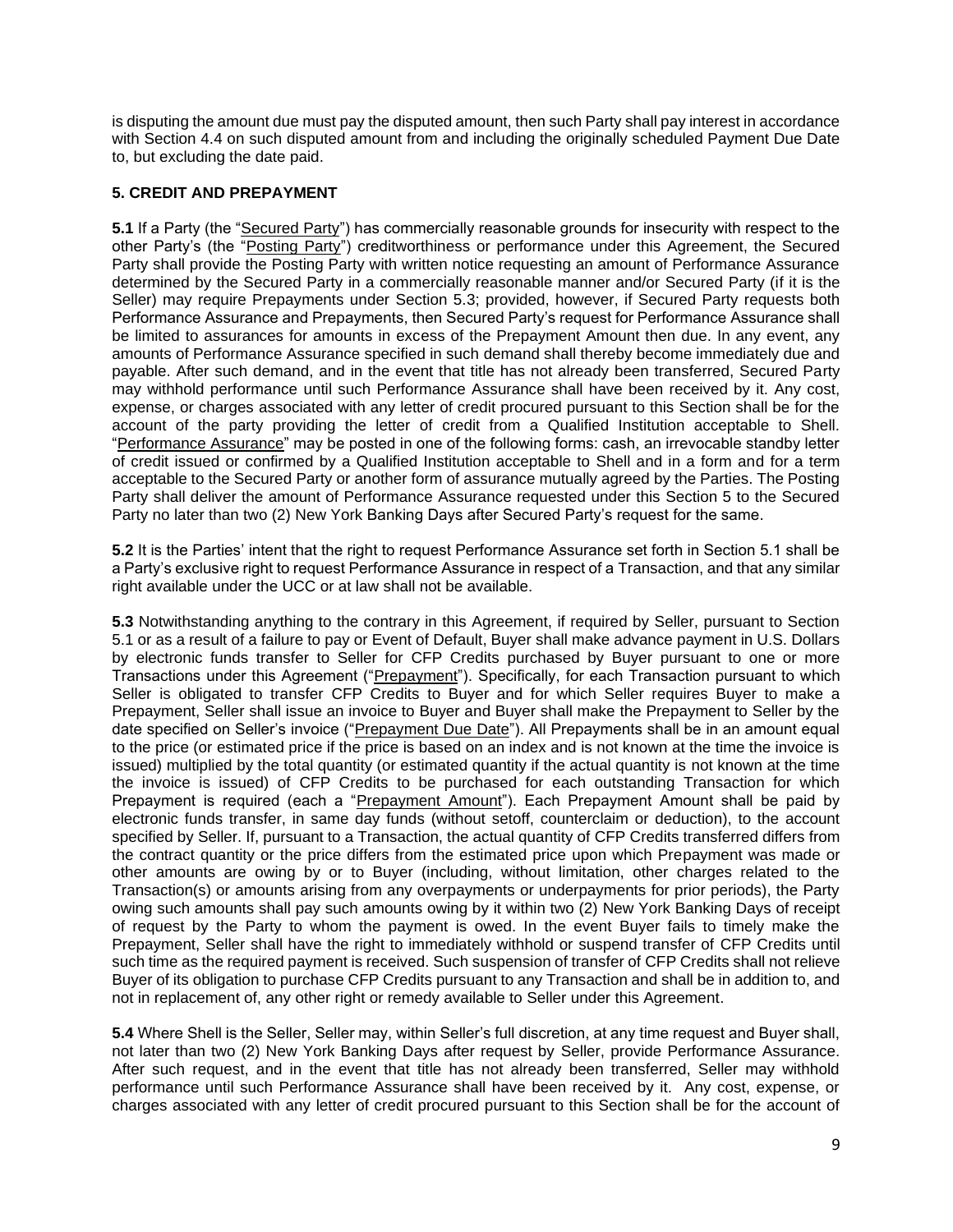Buyer.

#### **6. REMEDIES FOR FAILURE TO INITIATE OR ACCEPT CFP CREDITS, AND DEFICIENT CFP CREDITS**

**6.1** In the event that, in relation to a Transaction:

(a) Seller fails to Initiate all or a part of the CFP Credits by the end of the Transfer Period;

(b) Buyer exercises its right to reject all or part of a Quantity of CFP Credits pursuant to Section 2.4 that Seller Initiated;

(c) Seller breaches any of its representations or warranties in Section 3.2, or any representation or warranty specified as subject to this Section 6 in the applicable Confirmation;

(d) CFP Credits that have been Accepted by Buyer are or become Invalid for purposes of the CFP Regulations; or

(e) the DEQ invalidates a Transfer of CFP Credits from Seller to Buyer, for any reason, and Buyer and Seller, cooperating in good faith, are unable to remedy the invalidated Transfer,

(each such affected CFP Credit, a "Deficient CFP Credit"), then, Seller shall, at Seller's sole cost and expense, Initiate a quantity of Qualified Replacement CFP Credits equal to the quantity of Deficient CFP Credits that satisfy the requirements under the applicable Transaction within (i) in the case of Sections 6.1(a) or (b), three (3) New York Banking Days after Seller receives notice from Buyer that the circumstances in Section 6.1(a) or (b) apply, or (ii) in the case of Sections 6.1(c), (d) or (e), ten (10) New York Banking Days after the earlier of (A) Seller's receipt of notice from Buyer that the circumstances in Sections 6.1(c), (d) or (e) apply and (B) Seller's becoming aware that the circumstances in Sections 6.1(c), (d) or (e) apply.

**6.2** Except where Section 6.3 applies, if Seller fails to timely or fully comply with its Initiation obligation in Section 6.1, then Seller shall, at Buyer's election by notice either (i) Initiate replacement CFP Credits equal to the quantity of Deficient CFP Credits that satisfy the requirements under the applicable Transaction in accordance with Section 6.1 above, or (ii) pay to Buyer, within five (5) New York Banking Days of receipt of Buyer's invoice, unless otherwise mutually agreed between the Parties, the positive difference, if any, between (1) the Market Value of the Qualified Replacement CFP Credits and (2) the product of the quantity of Deficient CFP Credits and the Contract Price specified in the Confirmation for the applicable CFP Credits, with such sum increased by any amount already paid by Buyer to Seller on account of the Deficient CFP Credits.

For purposes of this Section 6.2, (i) the phrase "the quantity of CFP Credits that remain to be Initiated under that Transaction" as used in the defined terms "Market Value" shall refer to and mean the quantity of Deficient CFP Credits; and (ii) the Market Value shall be determined by Buyer as of the New York Banking Days notified by Buyer that falls no sooner than the last day for performance of Seller's obligations under Section 6.1 and no later than three (3) New York Banking Days after the date Buyer gives notice of its election.

**6.3** In the event that Buyer fails to Accept, or provide notice of its rejection of, all or part of a Quantity of CFP Credits Delivered by Seller or any replacement CFP Credits as contemplated under Section 2.4, Seller shall provide written notice of such failure to Buyer. If Buyer fails to Accept or reject any portion of those CFP Credits (the "Pending Credits") within two (2) New York Banking Days of receiving such notice, then Seller's obligation to sell and Initiate and Buyer's obligation to purchase and Accept shall be reduced to the extent of such Pending Credits, and Buyer shall pay Seller an amount equal to the positive difference, if any, between (i) the product of the quantity of Pending Credits and the Contract Price specified in the Confirmation for the applicable CFP Credits and (ii) the Market Value of the Pending Credits. The Transaction in respect of the Pending Credits shall be deemed to be cancelled and the related Credit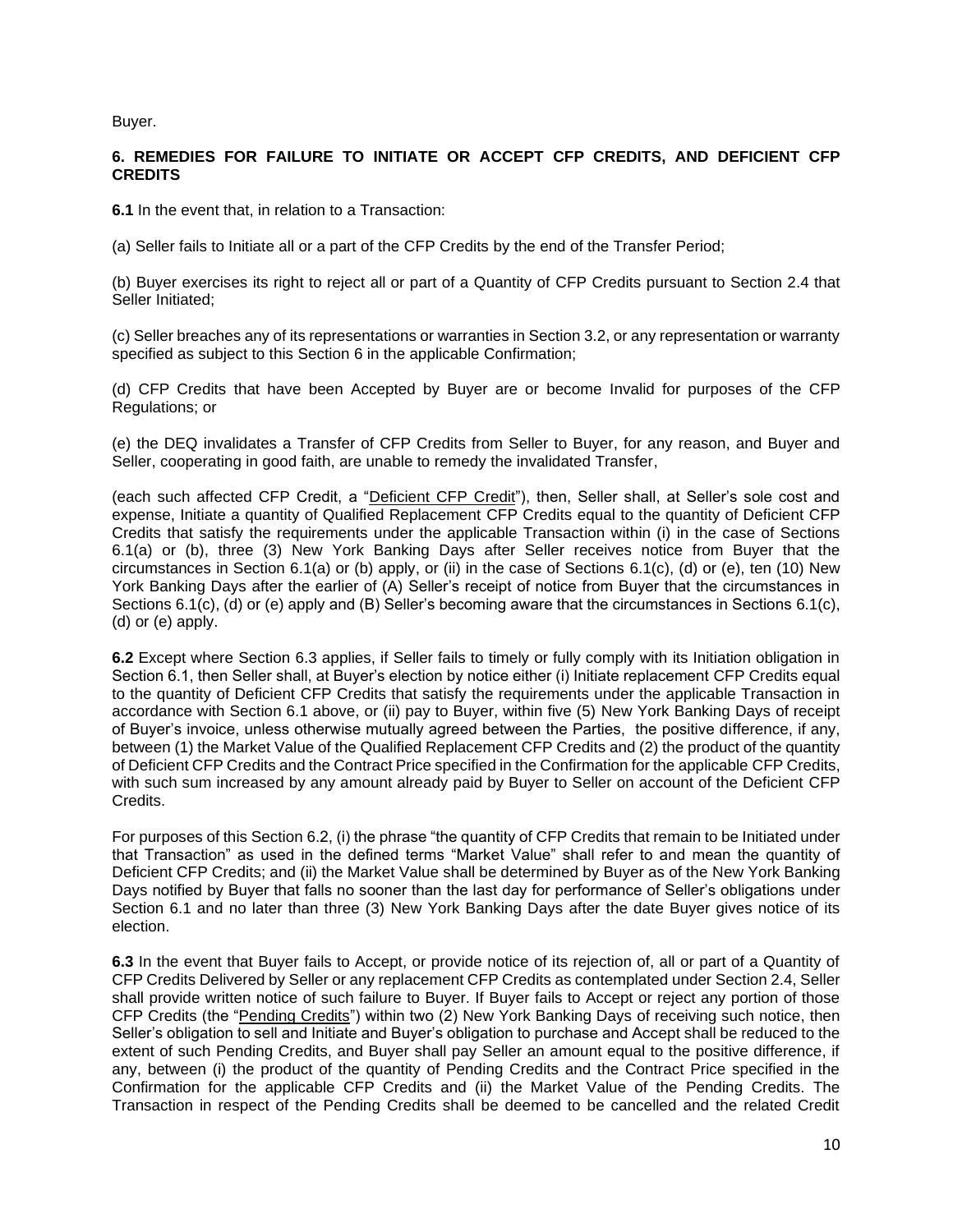Transfer Form or CFP Online Transfer Notification, as applicable, shall be deemed ineffective. For purposes of this Section 6.3, Market Value shall be determined by Seller in a commercially reasonable manner with the date of determination as of the date of cancellation.

**6.4** In the event the provisions of this Section 6 are invoked, Seller and Buyer agree to work together in good faith to pursue an efficient, commercial and practical resolution consistent with the foregoing options (or any combination thereof) in order to cure any breach of transfer obligations resulting in Deficient CFP Credits or Pending Credits, provided, however, any replacement CFP Credits must satisfy all of the requirements that the Parties originally agreed to for the applicable Transaction unless otherwise mutually agreed.

**6.5** Seller shall deliver to Buyer a Credit Transfer Form or CFP Online Transfer Notification accurately describing any Qualified Replacement CFP Credits. Buyer and Seller shall otherwise be subject to the general obligations set forth in Section 2.

**6.6** Section 6.1(b), (c), (d), (e) and, for the avoidance of doubt, Section 2.4 shall apply equally to any Qualified Replacement CFP Credits.

**6.7** Except in respect of a failure to pay any amount due under Section 6.2 or Section 6.3, the remedies set out in this Section 6 are exclusive remedies for the occurrence of the events described in Section 6.

# **7. EVENTS OF DEFAULT**

**7.1** An "Event of Default" shall mean the occurrence with respect to a Party of one of the following events:

(a) Failure to Pay. A Party fails to make payment of any amount due when required under this Agreement or any Transaction, within two (2) New York Banking Days following receipt of a written notice of such failure from the other Party.

(b) Failure to Provide Performance Assurance. A Party fails to provide acceptable Performance Assurance support as requested by the Secured Party pursuant to Section 5.

(c) Breach of Agreement. Except for any breach or event described in Section 6.1(a) through (e) (the exclusive remedies for which are specified in Section 6.2) or Section 6.3, and except for any event described in Section 7.1(a) and (b) above, a Party fails to perform or repudiates any material obligation to the other Party under this Agreement or breaches any representation, covenant or warranty in any material respect under this Agreement and, in each case, if capable of being cured, is not cured to the satisfaction of the other Party in its sole discretion, within two (2) New York Banking Days following receipt of written notice to such Party that corrective action is needed.

(d) Designated Event. A Designated Event occurs with respect to a Party or its Credit Support Provider (if any), and the creditworthiness of the Party or its Credit Support Provider or, if applicable, the successor, surviving or transferee entity of the Party or its Credit Support Provider (as applicable) is materially weaker than that of the Party or its Credit Support Provider immediately prior to such Designated Event.

(e) Bankruptcy. A Party or its Credit Support Provider, if any, is or becomes Bankrupt.

(f) Merger Without Assumption. If a Designated Event (as such term is defined in Section 1.1 and notwithstanding the reference to Section 7.1(d) therein) occurs with respect to a Party or any Credit Support Provider of such Party and:

the resulting, surviving or transferee entity fails to assume all the obligations of such Party or such Credit Support Provider under this Agreement or any credit support document to which it or its predecessor was a party by operation of law or pursuant to an agreement reasonably satisfactory to the other Party to this Agreement; or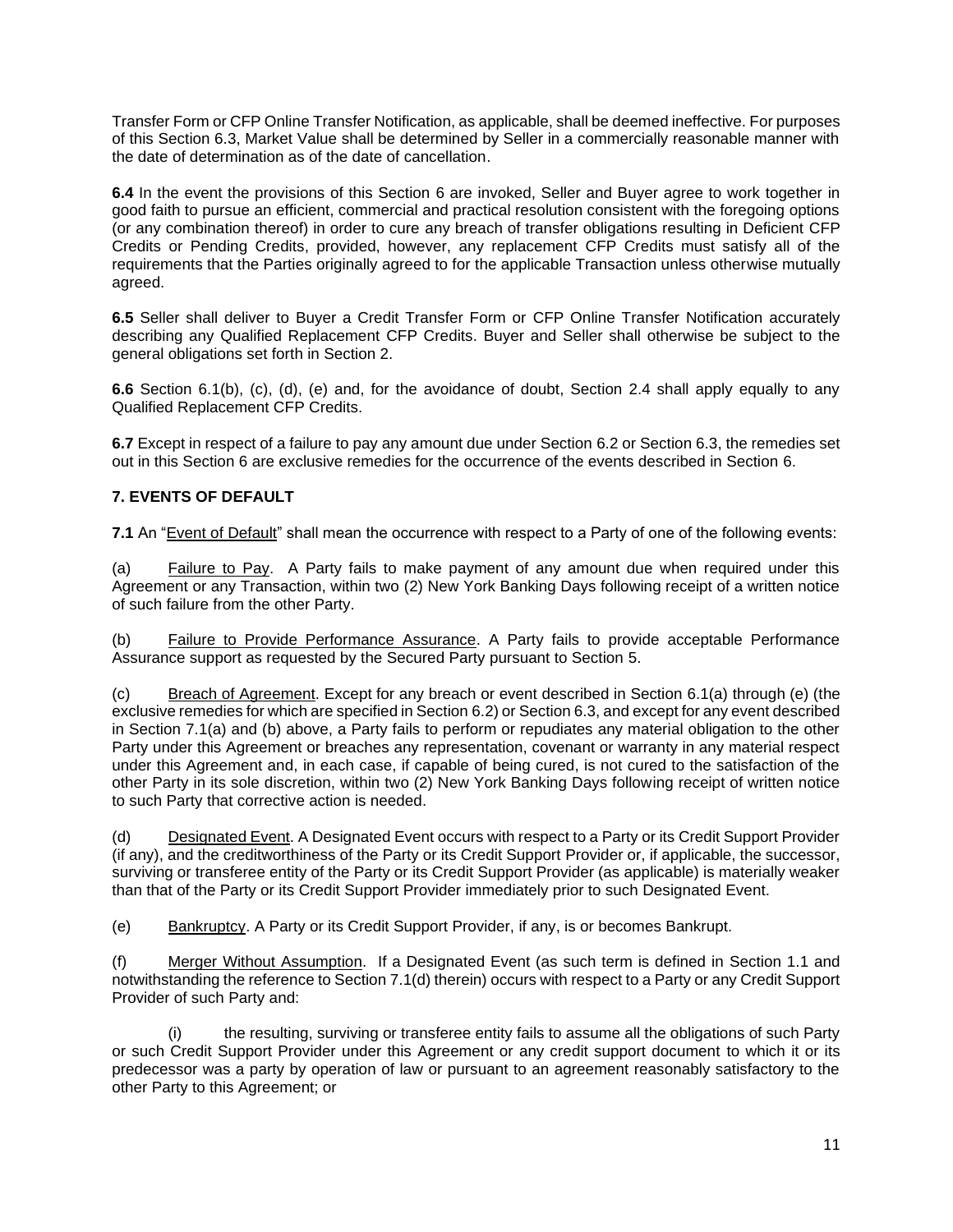(ii) the benefits of any credit support document fail to extend (without the consent of the other Party) to the performance by such resulting, surviving or transferee entity of its obligations under this Agreement.

### **8. TERMINATION AND LIQUIDATION**

8.1 Notwithstanding any other provision of this Agreement or the existence of any Performance Assurance, if at any time an Event of Default has occurred and is continuing with respect to a Party (such Party, the "Defaulting Party"), the other Party (the "Performing Party") may, in its sole discretion, designate a date (not earlier than the date of such notice and not later than twenty (20) days after the date of such notice (an "Early Termination Date")) on which to terminate, liquidate and accelerate all outstanding Transactions and calculate a Termination Payment (as defined below) in the manner set forth in Section 8.2 and Section 8.3. To the extent that, in the reasonable opinion of the Performing Party, certain Transactions may not be liquidated and terminated under Applicable Law on the Early Termination Date, such Transactions shall be terminated as soon thereafter as is reasonably practicable, in which case the actual termination date for such Transactions will be the Early Termination Date in respect thereof for purposes of Section 8.2. Notwithstanding the foregoing, if the Defaulting Party is governed by a system of law that does not permit termination to take place after the occurrence of an Event of Default described in Section 7.1(e), then no prior notice shall be required upon the occurrence of such Event of Default, in which case the Early Termination Date shall be deemed designated immediately preceding the occurrence of such event.

**8.2** On or as soon as reasonably practicable following the Early Termination Date, the Performing Party shall determine the final amount payable between the Parties under this Agreement as provided in this Section 8.2 (the "Termination Payment") and shall provide notice of the Termination Payment to the Defaulting Party. The Performing Party shall calculate the Termination Payment by (a) valuing each Transaction at its Market Value as reasonably determined by the Performing Party as of the Early Termination Date and then determining the amount by which such then prevailing Market Value differs from the Contract Value (it being understood that (i) in the event the prevailing Market Value of a Transaction exceeds the Contract Value, the difference in value shall be due from Seller to Buyer, and (ii) in the event that the prevailing Market Value of a Transaction is less than the Contract Value, the difference in value shall be due from Buyer to Seller), (b) determining any other damages, costs or expenses incurred by the Performing Party as a result of the early termination of such Transactions including those contemplated by Section 8.4 (without duplication and subject always to Section 12.1), (c) determining any other amounts payable from one Party to the other Party under this Agreement (including amounts due in respect of CFP Credits Initiated and Accepted hereunder) and (d) netting or aggregating the foregoing amounts into a single liquidated amount. If the Defaulting

Party owes the Termination Payment to the Performing Party, then, within two (2) New York Banking Days of the date upon which the Performing Party's notice of the Termination Payment is effective, the Defaulting Party shall pay the Termination Payment, less the value of any Performance Assurance or other collateral or credit support held by the Performing Party with respect to which the Performing Party has notified the Defaulting Party in writing of its election to exercise its setoff rights under Section 8.3. If the Performing Party owes the Termination Payment to the Defaulting Party, then, within two (2) New York Banking Days of the date upon which the Performing Party's notice of the Termination Payment is effective, the Performing Party shall pay the Termination Payment, less the value of any Performance Assurance or other collateral or credit support held and not returned by the Defaulting Party.

#### **8.3 Closeout Setoff**

If the Performing Party elects to designate an Early Termination Date under Section 8.1, and the Termination Payment is payable to the Defaulting Party, the Performing Party shall be entitled, at its option and in its discretion (and without prior notice to the Defaulting Party), to setoff against such Termination Payment any amounts ("Other Amounts") payable by the Defaulting Party to the Performing Party under any other agreements, instruments or undertakings between the Defaulting Party and the Performing Party (whether or not arising under this Agreement, matured or contingent and irrespective of the currency, place of payment or place of booking of the obligation). To the extent that any Other Amounts are so setoff, those Other Amounts will be discharged promptly and in all respects. The Performing Party will give notice to the other Party of any setoff effected under this Section 8.3. For this purpose, either the Termination Payment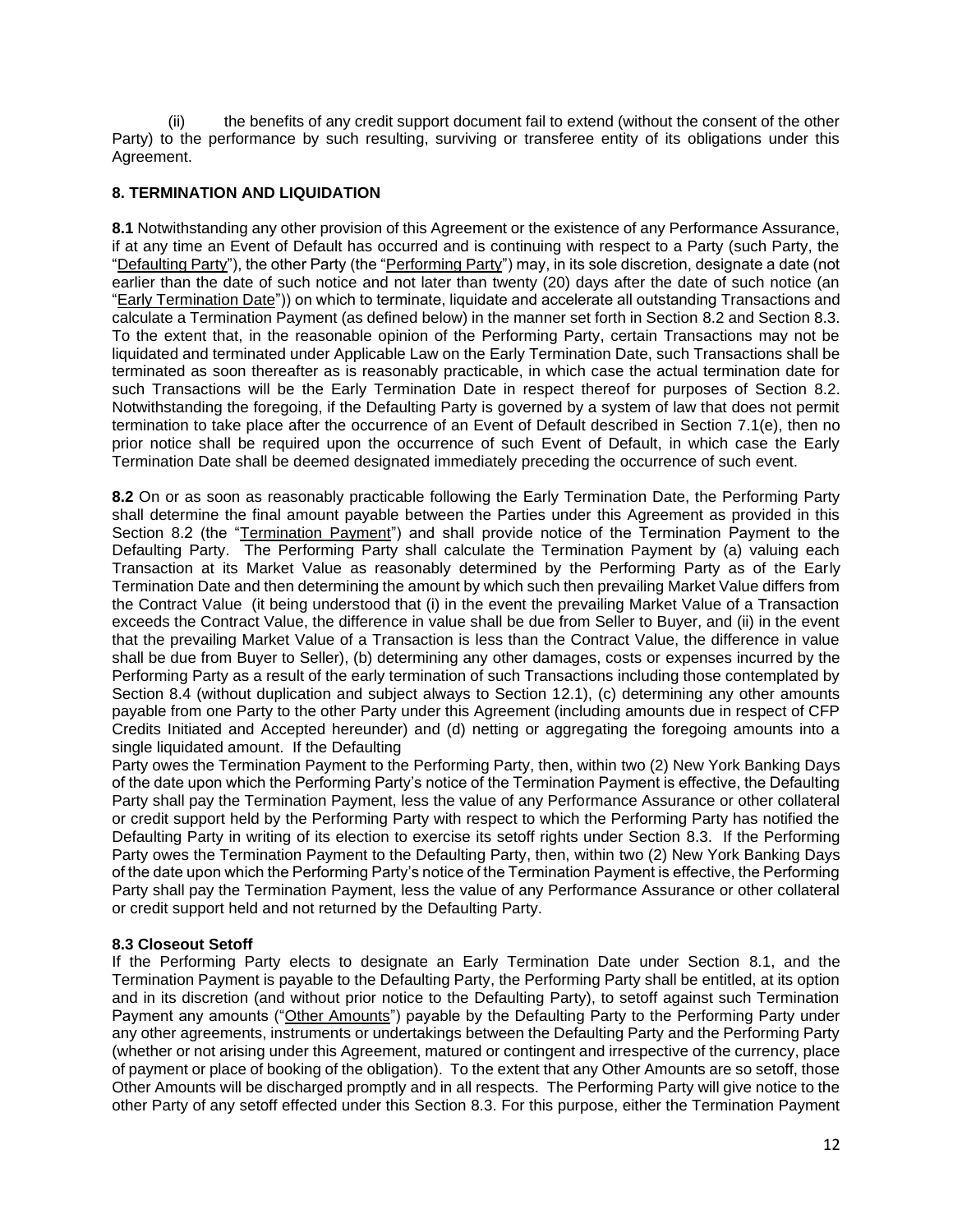or the Other Amounts (or the relevant portion of such amounts) may be converted by the Performing Party into the currency in which the other is denominated at the rate of exchange at which the Performing Party would be able, and using commercially reasonable procedures, to purchase the relevant amount of such currency.

**8.4** The Performing Party's rights under this Section 8 shall be in addition to, and not in limitation or exclusion of, any other rights of setoff, recoupment, combination of accounts, lien or other right which it may have, whether by agreement, operation of law or otherwise. No delay or failure on the part of a Performing Party to exercise any right or remedy shall constitute an abandonment of such right or remedy, and the Performing Party shall be entitled to exercise such right or remedy at any time after an Event of Default has occurred, so long as such Event of Default is continuing. The Defaulting Party shall indemnify and hold harmless the Performing Party for and against any and all reasonable out-of-pocket expenses incurred by the Performing Party by reason of the enforcement of and protection of its rights under this Agreement or as a result of the early termination of any Transactions, including reasonable attorney's fees and costs of collection.

### **8.5 Grant of Security Interest/Remedies**

To the extent a Party requires Performance Assurance and/or has received a credit support document under this Agreement, then the Posting Party hereby grants to the Secured Party a present and continuing security interest in same. Upon or at any time after the designation or deemed designation of an Early Termination Date, the Defaulting Party must return all remaining collateral or credit support transferred to it pursuant to this Agreement, as applicable, and all proceeds resulting therefrom or the liquidation thereof.

#### **8.6 Suspension of Performance**

Notwithstanding any other provision of this Agreement, if (a) an Event of Default or (b) an event that, with the lapse of time or the giving of notice or both, would constitute an Event of Default shall have occurred and be continuing, the Performing Party, upon written notice to the Defaulting Party, shall have the right (i) to suspend performance under any or all Transactions; provided, however, in no event shall any such suspension continue for longer than ten (10) New York Banking Days with respect to any single Transaction, unless an Early Termination Date shall have been declared and notice thereof given pursuant to Section 8.1, and (ii) to the extent an Event of Default shall have occurred and be continuing, to exercise any remedy available at law or in equity.

### **8.7 Bankruptcy Acknowledgements**

The Parties intend that each Transaction shall constitute a "forward contract" under § 101(25) of Title 11 of the United States Code, 11 U.S.C. § 101 et seq., as amended from time to time (the "Bankruptcy Code"), and that this Agreement constitutes a "master netting agreement" under § 101(38a) of the Bankruptcy Code, and that the rights of the Performing Party in Section 8 include the rights referred to in § 561(a) of the Bankruptcy Code. Further, the Parties intend that each Party shall be a "forward contract merchant" under § 101(26) and a "master netting agreement participant" under § 101(38B), for purposes of the Bankruptcy Code.

### **9. FORCE MAJEURE**

**9.1** Subject to Section 9.2, a Party shall be excused from the performance of its obligations with respect to a Transaction to the extent its performance of such obligations is prevented, in whole or in part, due to the occurrence of any event or circumstance, whether foreseeable or unforeseeable, that is reasonably beyond the control of such Party and which, by the exercise of due diligence, such Party could not have remedied, avoided or overcome (any such event, a "Force Majeure"), which may include, without limitation, any of the following events:

(a) Compliance with Applicable Law, provided however, that Seller shall not be excused from performance where the CFP Credits it Initiates or intends to Initiate are invalid under the CFP Regulations;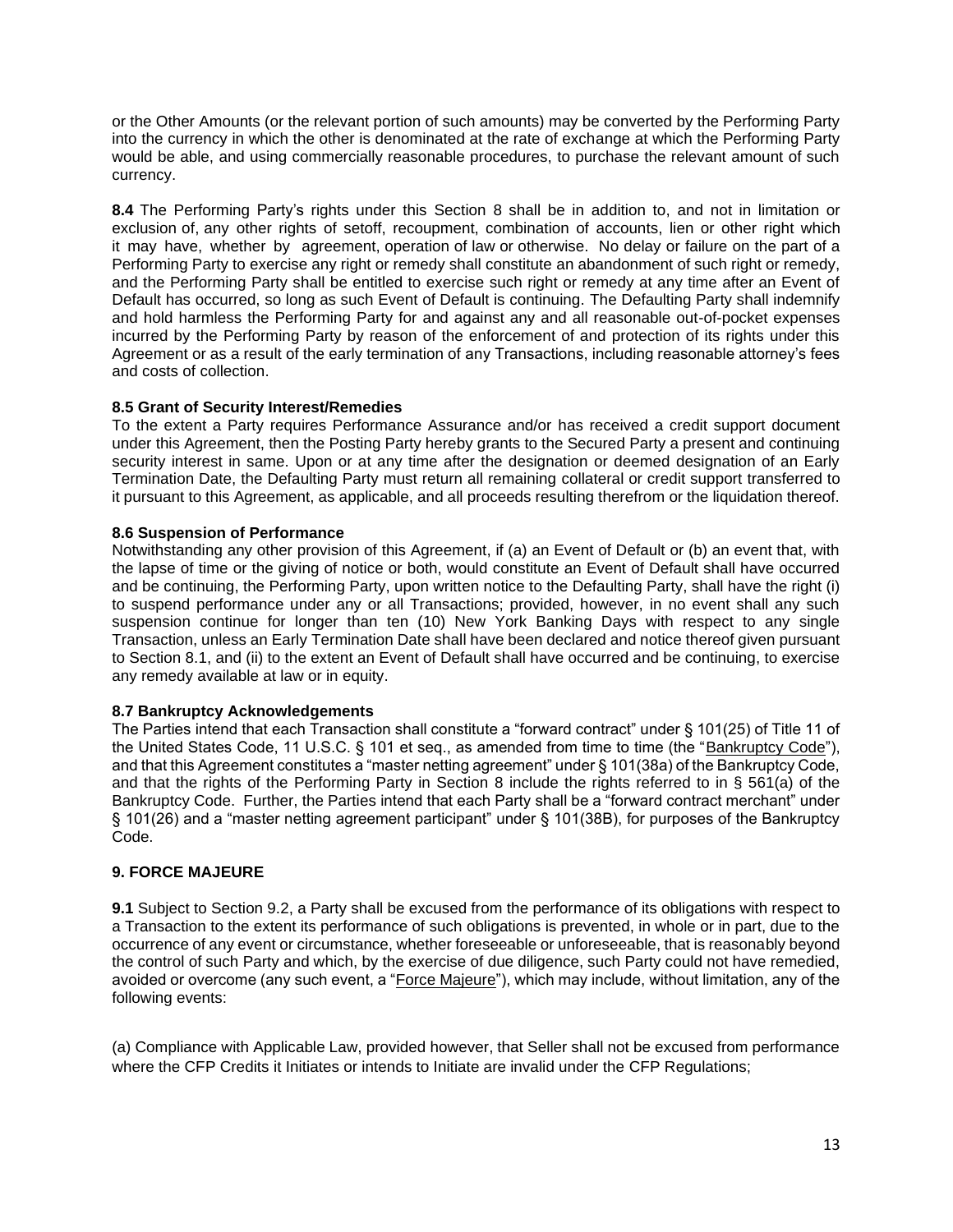(b) Hostilities of war (declared or undeclared), embargoes, blockades, civil unrest, riots or disorders, acts of terrorism, or sabotage;

(c) Fires, explosions, lightning, maritime peril, collisions, storms, landslides, earthquakes, floods, and other acts of nature;

(d) Strikes, lockouts, or other labor difficulties (whether or not involving employees of Seller or Buyer); provided, however, that the decision to settle a strike or other labor difficulties shall be wholly within the discretion of the Party facing such difficulty; or

(e) Disruption or breakdown of production or transportation facilities, equipment, labor or materials, including, without limitation, the closing of harbors, railroads or pipelines.

For purposes of this Agreement, the term "Force Majeure" expressly excludes (i) a failure of performance of any person other than the Parties, except to the extent that such failure was caused by an event that would otherwise satisfy the definition of a Force Majeure event as set forth in this Section 9, (ii) the loss of Buyer's market or any market conditions for any CFP Credits that are unfavorable for Buyer or Seller, (iii) the loss of Seller's intended supply of CFP Credits, (iv) the failure of Seller's intended supplier of CFP Credits to perform, (v) any failure by a Party to apply for, obtain or maintain any permit, license, approval or right of way necessary under Applicable Law for the performance of any obligation hereunder, and (vi) a Party's inability to economically perform its obligations under this Agreement.

CFP Online System Unavailability. In the event that the CFP Online System is disrupted or unavailable, the affected obligations of the parties will be suspended (but not discharged) until the CFP Online System is not disrupted and is available.

**9.2** Notwithstanding the provisions of Section 9.1, nothing contained in this Agreement shall relieve a Party of its obligation to make payments when due with respect to performance prior to the occurrence of a Force Majeure event, including Buyer's obligation to pay in full the purchase price or any other amounts due for the CFP Credits actually Initiated and Accepted hereunder.

**9.3** In the event that a Party believes a Force Majeure event has occurred that will require it to invoke the provisions in this Section 9, such Party shall use commercially reasonable efforts to give prompt oral notice to the other Party followed by written notice within two (2) New York Banking Days following the occurrence of such event, of the underlying circumstances of the particular causes of Force Majeure, the expected duration thereof and the volume of the CFP Credits affected. The Party claiming Force Majeure shall also use commercially reasonable efforts to give the other Party such notice of cessation of the Force Majeure event and the date when performance is expected to resume.

**9.4** Notwithstanding anything to the contrary in this Agreement, (a) if an event or circumstance which would otherwise constitute or give rise to a Force Majeure event under this Section 9 also constitutes an Event of Default other than an Event of Default under Section 7.1(e), it will be treated as a Force Majeure event and not as an Event of Default; and (b) if an event or circumstance which would otherwise constitute or give rise to a Force Majeure event under this Section 9 also constitutes an Event of Default under Section 7.1(e), it will be treated as an Event of Default and not as a Force Majeure event.

### **10. GOVERNING LAW AND SETTLEMENT OF DISPUTES**

**10.1** This Agreement shall be governed by and construed in accordance with the laws of the State of New York without reference to its choice of law doctrine, but without prejudice to the provisions of § 5-1401 of the General Obligations Law of the State of New York. The Parties hereby submit to the exclusive jurisdiction of any federal court of competent jurisdiction, or, if any federal court declines to exercise or does not have jurisdiction, in any New York state court situated in New York City, Borough of Manhattan, and to service of process by certified mail delivered to the Party at its last designated address. Each Party waives, to the fullest extent permitted by Applicable Law, any right it may have to a trial by jury in respect of any proceedings relating to this Agreement.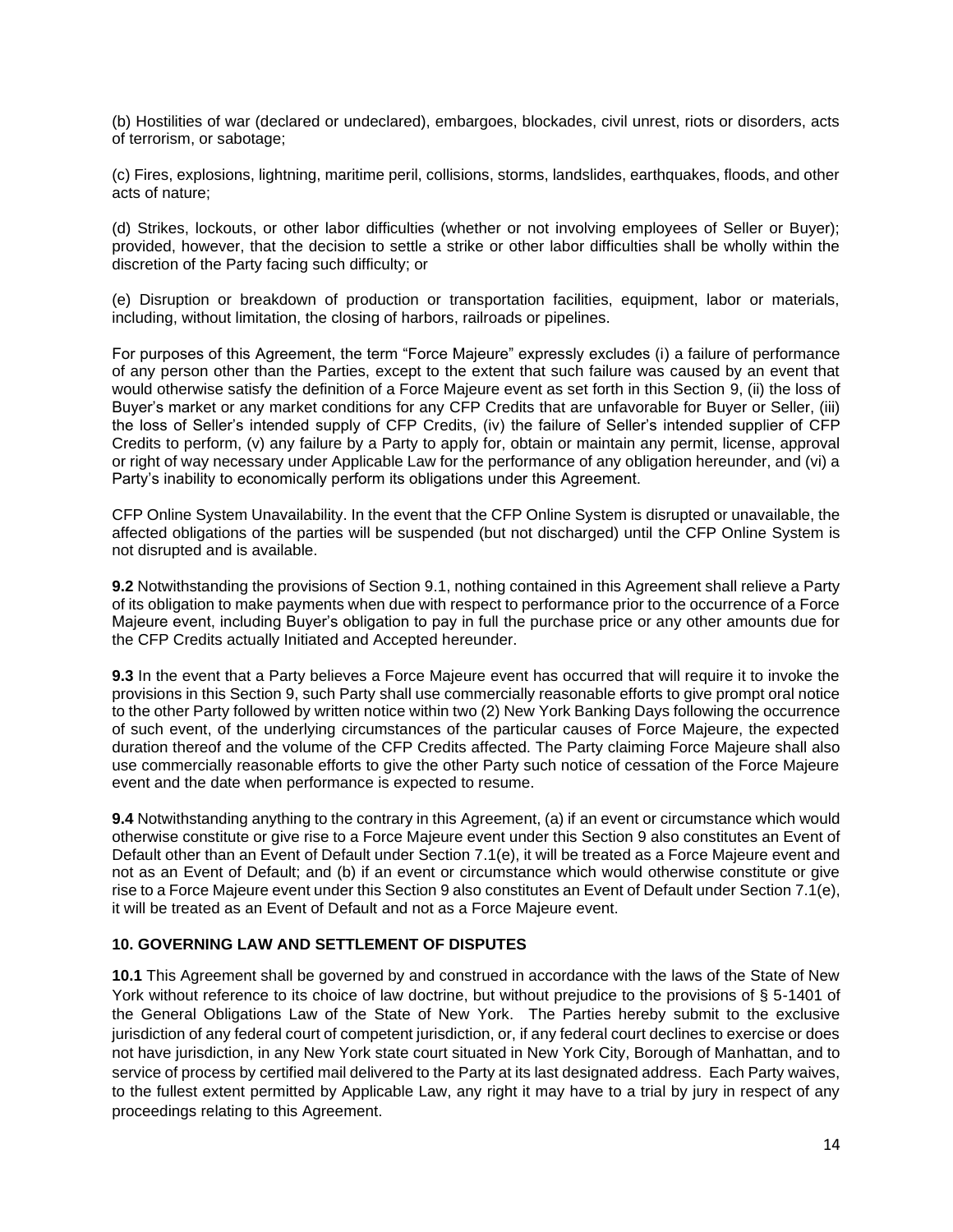**10.2** The Parties expressly agree that the United Nations Convention on Contracts for the International Sale of Goods shall not apply to this Agreement.

## **11. TAXES**

## **11.1 Tax Obligations Generally**

Each Party shall be responsible for any taxes that may be imposed on it arising from the sale or purchase, respectively, of CFP Credits pursuant to any Transaction.

### **12. LIMITATION OF LIABILITY**

**12.1** NEITHER SELLER NOR BUYER (EACH OF WHICH IS REFERRED TO AS THE "FIRST PARTY") SHALL BE REQUIRED TO PAY OR BE LIABLE TO THE OTHER PARTY (THE "OTHER PARTY") OR THE OTHER PARTY'S AFFILIATES FOR INCIDENTAL, CONSEQUENTIAL, INDIRECT, EXEMPLARY, SPECIAL OR PUNITIVE DAMAGES OR FOR LOST PROFITS OR ANY FINES OR PENALTIES ASSESSED BY ANY GOVERNMENTAL AUTHORITY (INCLUDING, BUT NOT LIMITED TO, FINES OR PENALTIES UNDER THE CFP REGULATIONS WHETHER OR NOT ARISING FROM ITS NEGLIGENCE) ARISING FROM OR RELATING TO THIS TRANSCTION TO THE OTHER PARTY. IF AND TO THE EXTENT ANY PAYMENT REQUIRED TO BE MADE PURSUANT TO THIS AGREEMENT IS DEEMED TO CONSTITUTE LIQUIDATED DAMAGES, THE PARTIES ACKNOWLEDGE AND AGREE THAT SUCH DAMAGES ARE DIFFICULT OR IMPOSSIBLE TO DETERMINE AND THAT SUCH PAYMENT IS INTENDED TO BE A REASONABLE APPROXIMATION OF THE AMOUNT OF SUCH DAMAGES AND NOT A PENALTY. EACH PARTY SHALL TAKE REASONABLE STEPS TO MITIGATE DAMAGES FROM ANY BREACH HEREOF.

# **13. ASSIGNMENT**

**13.1** This Agreement shall extend to and be binding upon the successors and assigns of the Parties, but neither this Agreement nor any part, including any rights, interests or obligations hereunder (except as provided in Section 13.2 below), shall be assigned or transferred by either Party or by operation of law, merger or otherwise without the prior written consent of the other Party, which shall not be unreasonably withheld. Any assignment or transfer made by either Party without the other Party's written consent need not be recognized by and shall not be binding upon the other Party. Upon the making of any such assignment, unless otherwise agreed by the Parties, the assignor shall remain bound to perform or procure performance of the said obligations (as so accepted) by the assignee. For the purpose of this Agreement, a merger constitutes an assignment subject to this provision.

**13.2** Notwithstanding Section 13.1 above, Seller may without Buyer's consent assign all or a portion of its rights to receive and obtain payment under the Agreement in connection with any finance, securitization or bank funding arrangements, always providing such assignment does not contravene any applicable law, regulation or decree binding upon Buyer. Any payment made by Buyer to the payee specified in Seller's invoice in respect of Product delivered under the Agreement shall be in full discharge of Buyer's payment obligations to Seller under the Agreement. Any such assignment will not detract from Seller's obligations under the Agreement.

## **14. NON-WAIVER**

**14.1** No waiver by either Party of any breach by the other Party of any of the representations, covenants, warranties, terms or conditions of this Agreement shall be construed as a waiver of any succeeding breach of the same or of any other covenant or condition hereof.

### **15. ENTIRE AGREEMENT; AMENDMENTS**

**15.1** No statement or agreement, oral or written, made prior to the signing of this Agreement, shall vary or modify the written terms hereof. Neither Party shall claim any amendment to, modification of, or release from any provisions of this Agreement, whether set out in an annex, schedule, supplement or Confirmation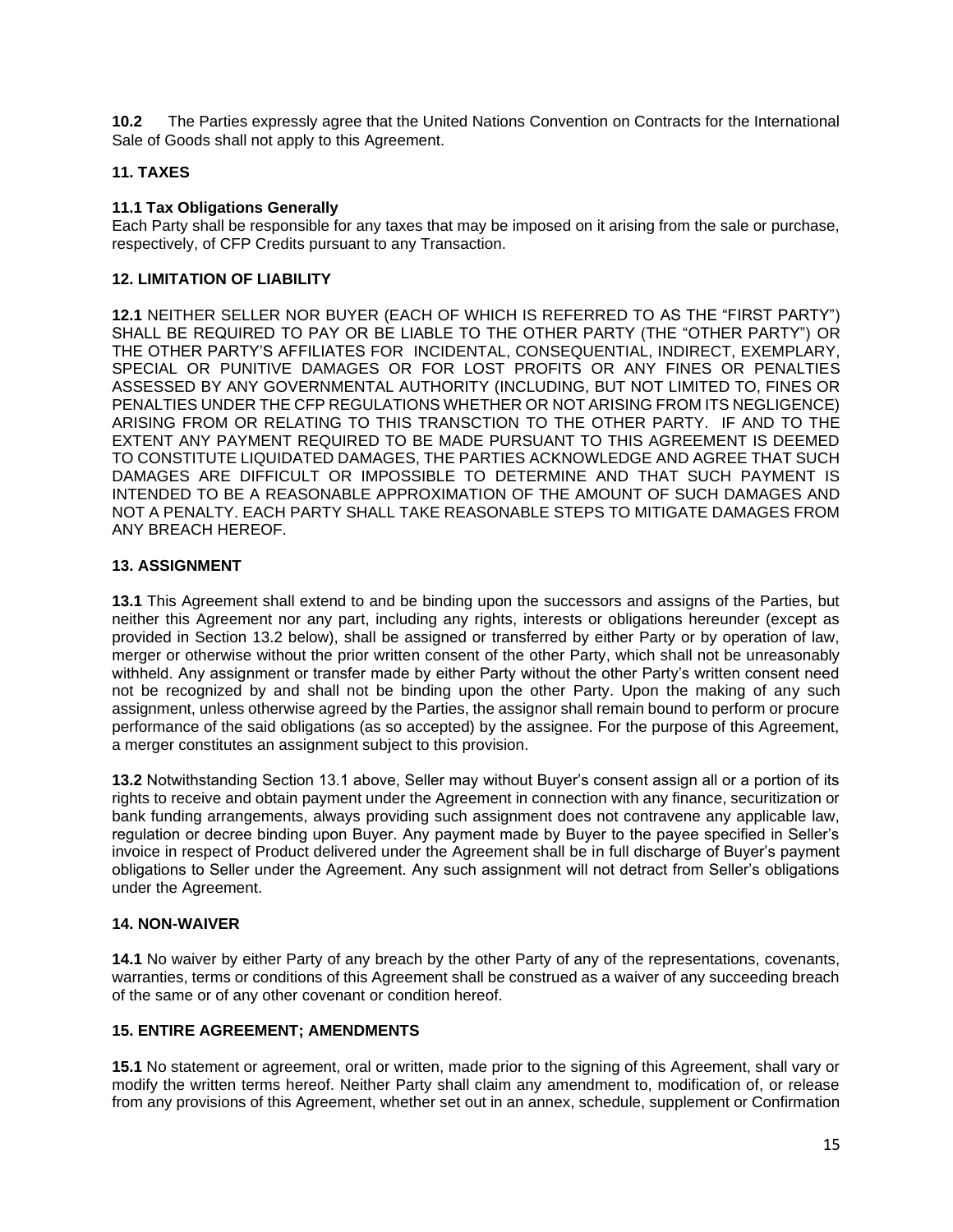or otherwise, unless such amendment, modification or release is mutually agreed in writing by the Parties.

### **16. NOTICES**

**16.1** All notices and other communications under this Agreement shall be deemed given on the date of the addressee's receipt thereof and shall be given only in writing by letter, facsimile, electronic data transmission, or e-mail (with receipt confirmed). Provided that if transmitted by facsimile or electronic data transmission and it is received after close of business on a New York Banking Day, it shall be deemed to have been received on the following New York Banking Day.

## **17. WRITTEN CONFIRMATIONS**

**17.1** The Parties intend that they are legally bound by the terms of each Transaction from the moment they agree to those terms (whether orally or otherwise). A Confirmation may be generated electronically by an electronic confirmation matching service or be executed and delivered in counterparts (including by facsimile transmission or by other means agreed between the Parties), which in each case will be sufficient for all purposes to evidence a binding supplement to this Agreement.

**17.2** Absent the availability of an electronic confirmation matching service, the Confirming Party shall confirm a Transaction by forwarding a written Confirmation to the other Party (the "Non-Confirming Party") (via facsimile or other means agreed between the Parties) within five (5) New York Banking Days after the Trade Date. If the Non-Confirming Party objects to any term(s) of such written Confirmation, it shall notify the Confirming Party in writing of such objection within ten (10) New York Banking Days of the Party's receipt thereof. If the Non-Confirming Party fails to object within ten (10) New York Banking Days, such failure shall be deemed acceptance of the terms, absent manifest error.

**17.3** If the Confirming Party fails to send a written Confirmation within five (5) New York Banking Days after the Trade Date, a written Confirmation may be forwarded by the Non-Confirming Party to the Confirming Party. If the Confirming Party objects to any term(s) of such written Confirmation, it shall notify the Non-Confirming Party of such objection within ten (10) New York Banking Days of the Confirming Party's receipt thereof, failing which the Confirming Party shall be deemed to have accepted such terms.

**17.4** If each of the Parties sends a written Confirmation and neither Party objects to the other Party's written Confirmation within ten (10) New York Banking Days of receipt of such written Confirmation, the Confirming Party's written Confirmation shall be deemed to be accepted and shall be the controlling written Confirmation, unless (i) the Confirming Party's written Confirmation was sent more than five (5) New York Banking Days after the Trade Date and (ii) the Non-Confirming Party's written Confirmation was sent prior to the Confirming Party's written Confirmation, in which case the Non-Confirming Party's written Confirmation shall be deemed to be accepted and shall be the controlling written Confirmation. Failure by either Party to send or return an executed, written Confirmation or any objection by either Party shall not invalidate the Transaction agreed to by the Parties.

**17.5** The Parties agree that the "Confirming Party" will be Shell.

### **18. NEW OR CHANGED LAWS OR REGULATIONS**

**18.1** If the Contract Price of a Transaction is based on an industry reference index (the "Original Index") that ceases to be published or is not published for any period applicable to calculation of the Reference Price of one or more Transactions (the "Disrupted Transactions"), the Parties shall in good faith (a) select an alternative index that reflects as nearly as possible the same information as published in the Original Index; or (b) negotiate an interim Reference Price for the Disrupted Transaction until the Original Index recommences publishing or an alternative index can be identified to replace the Original Index.

**18.2** In the event the Parties are unable to agree on an alternative index or otherwise agree on a price within ten (10) days after the Original Index ceases to be published or is not published for any period applicable to calculation of the Reference Price of a Disrupted Transaction, then the issue shall be promptly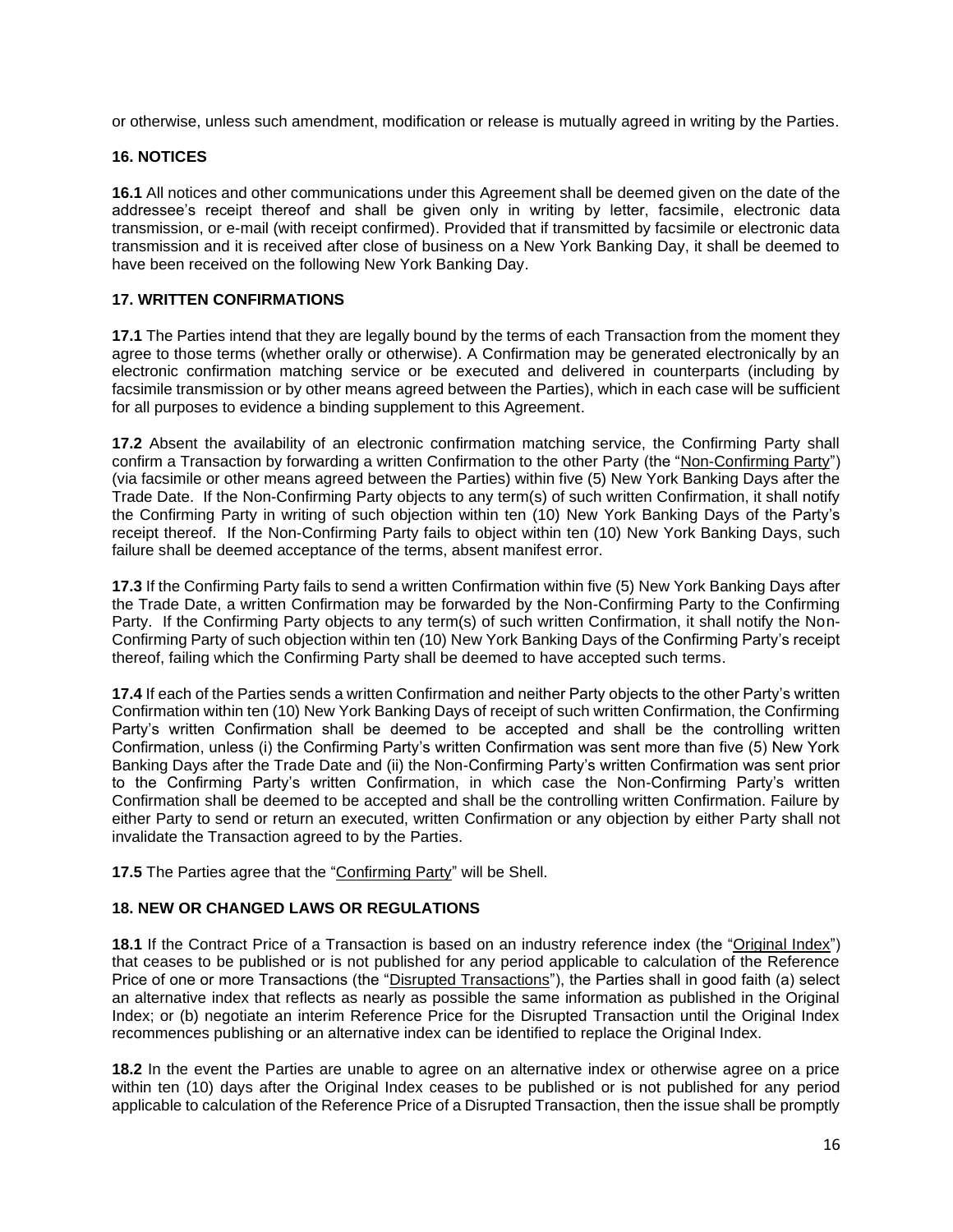submitted to an Expert for resolution. The cost of the Expert shall be shared equally between the Parties. Upon appointment of the Expert, each Party shall submit to the Expert its determination of the Price for the Disrupted Transaction. The Expert shall select from the two submissions the Price that it determines best reflects the Price that would have applied to the Disrupted Transaction based on the Original Index in the absence of its disruption. The Expert's decision shall be final and binding, absent fraud, and shall be provided to the Parties in the form of a report that contains the facts and other data supporting the Expert's decision. The Expert's decision shall be provided to the Parties within thirty (30) days after the Original Index ceases to be published or is not published for any period applicable to calculation of the Reference Price of a Disrupted Transaction.

#### **19. MISCELLANEOUS**

#### **19.1 Severability**

If any Governmental Authority of competent jurisdiction declares any provision of this Agreement unlawful, void or unenforceable, that provision will be enforced to the maximum extent permissible so as to implement the intent of the Parties, and the remainder of the Agreement will continue in full force and effect and the Parties will negotiate in good faith to reform this Agreement in order to give effect to the original intention of the Parties.

#### **19.2 Recording of Conversations**

Each Party consents to the recording of telephone conversations between the trading, marketing and other relevant personnel of the Parties in connection with this Agreement or any Transaction as long as the party performing the recording is doing so in compliance with Applicable Law.

#### **19.3 No Third Party Beneficiaries**

Nothing expressed or implied in this Agreement is intended to create any rights, interests, obligations or benefits under this Agreement in any person other than the Parties and their respective successors and permitted assigns.

#### **19.4 Counterparts**

This Agreement (including any Confirmation) may be executed in any number of counterparts and by different Parties in separate counterparts, any of which when so executed shall be deemed to be an original and all of which when taken together shall constitute one and the same agreement.

#### **20. PRIOR TRANSACTIONS**

**20.1** Any transaction entered into between the parties, now existing or hereafter, identified as a Transaction in this Agreement or the relevant Confirmation, whether before, on or after the effective date of this Agreement, is incorporated into this Agreement by reference, shall be a Transaction hereunder and shall be subject to the terms herein.

### **21. TERMINATION**

**21.1** This Agreement may be terminated by either Party upon thirty (30) days' prior written notice of a Party's decision to terminate; provided however, that this Agreement shall remain in effect with respect to any Transactions entered into prior to such termination. The obligations of either Party to make payment hereunder or with respect to any Transactions entered into prior to the effective date of such termination, including any related adjustments, shall survive the termination of this Agreement.

### **22. DATA PRIVACY**

**22.1** The parties may provide each other with information regarding an identifiable individual, the processing and transfer of which will be in accordance with applicable data protection laws.

### **23. FACILITATION PAYMENTS AND ANTI-CORRUPTION**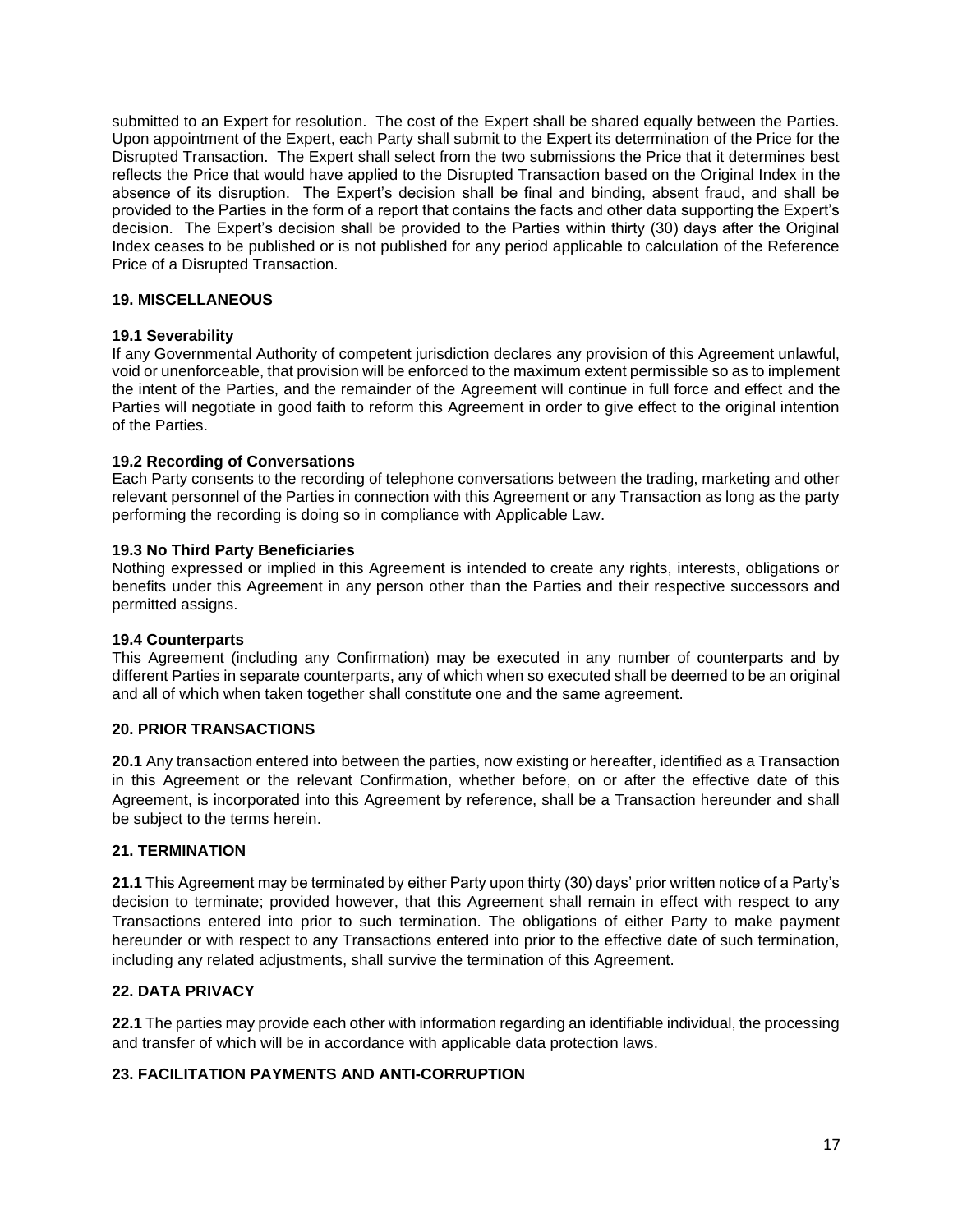**23.1** Each Party represents, warrants, and covenants that in connection with this Agreement and the business resulting therefrom: (i) it is aware of and will comply with Anti-Corruption Laws; (ii) whether directly or indirectly, it has not made, offered, authorized, or accepted and will not make, offer, authorize, or accept any payment, gift, promise, or other advantage, to or for the use or benefit of any government official or any other person where that payment, gift, promise, or other advantage would comprise a facilitation payment or otherwise violate the Anti-Corruption Laws; (iii) it has maintained and will maintain adequate written policies and procedures to comply with Anti-Corruption Laws or, alternatively, has made itself aware of and shall adhere to the Shell General Business Principles and the Shell Code of Conduct (www.shell.com/about-us/our-values); (iv) it has maintained and will maintain adequate internal controls, including but not limited to using reasonable efforts to ensure that all transactions are accurately recorded and reported in its books and records to reflect truly the activities to which they pertain, such as the purpose of each transaction, with whom it was entered into, for whom it was undertaken, or what was exchanged; (v) it will, to its knowledge retain such books and records for the period required by Applicable Law or a Party's own retention policies, whichever is longer; (vi) in the event a Party becomes aware it has breached an obligation in this paragraph, it will promptly notify the other Party, subject to the preservation of legal privilege; (vii) it has used and will use reasonable efforts to require any subcontractors, agents, or any other third parties to also comply with the foregoing requirements in this paragraph; (viii) it will provide information (which unless publicly available will include documentary evidence) in support of the other/requesting Party's ongoing Know Your Customer ("KYC") process requirements, about its ownership, officers, and corporate structure (including any changes thereto); and (ix) only a Party (and not its Affiliates or a third party) shall make payments to the other Party, except with that other Party's prior written consent. Subject to the preservation of legal privilege, during the Term and for seven (7) years thereafter and on reasonable notice, each Party shall have a right, at its expense, and the other Party shall take reasonable steps to enable this right, to audit the other Party's relevant books and records with respect to compliance with this paragraph. Without limitation to any other available remedies, where a Party (the First Party) fails, or its subcontractors, agents, or other third parties fail, to comply with this paragraph, the other Party (the Second Party), acting in good faith, shall have a right to notify the First Party in writing of such failure to comply and, if the written notice contains reasonable detail about the failure to comply then, if the failure is incapable of being cured or, if capable of cure and the First Party does not cure the failure to comply within sixty (60) calendar days following receipt of the written notice, the Second Party shall have the right to terminate the Agreement on further written notice to the First Party. Nothing in this Agreement shall require a Party to perform any part of this Agreement or take any actions if, by doing so, the Party would not comply with the Anti-Corruption Laws. The obligations in this paragraph shall survive the termination or expiry of this Agreement**.**

# **24. TRADE CONTROLS.**

**24.1** The Parties each confirm that they are knowledgeable about Trade Controls Laws applicable to their performance of this Agreement, including the lists of Restricted Parties. The Parties shall comply with all applicable Trade Control Laws in the performance of this Agreement and in particular the Parties shall not, and shall procure that their contractors and agents shall not, do anything which is inconsistent with or which may cause any other Party to be exposed to the risk of any potential fines, penalties, and/or enforcement measures taken by government agencies or national courts under, or be in breach of, Trade Control Laws. Buyer agrees that the laws and regulations of the producing country with respect to the export of Product apply to this Agreement, except insofar as those laws and regulations are inconsistent with U.S. laws or regulations. If documents are required by Seller, or Seller's supplier(s), Buyer shall provide upon request any relevant documents for the purpose of verifying the final destination of the Product sold hereunder.

**24.2** Notwithstanding anything to the contrary herein, nothing in this Agreement is intended, and nothing herein should be interpreted or construed, to induce or require either Party to act or refrain from acting (or agreeing to act or refrain from acting) in any manner which is inconsistent with, penalised or prohibited under Trade Control Laws applicable to the Parties. This Section 24.2 shall survive expiration or termination of this Agreement.